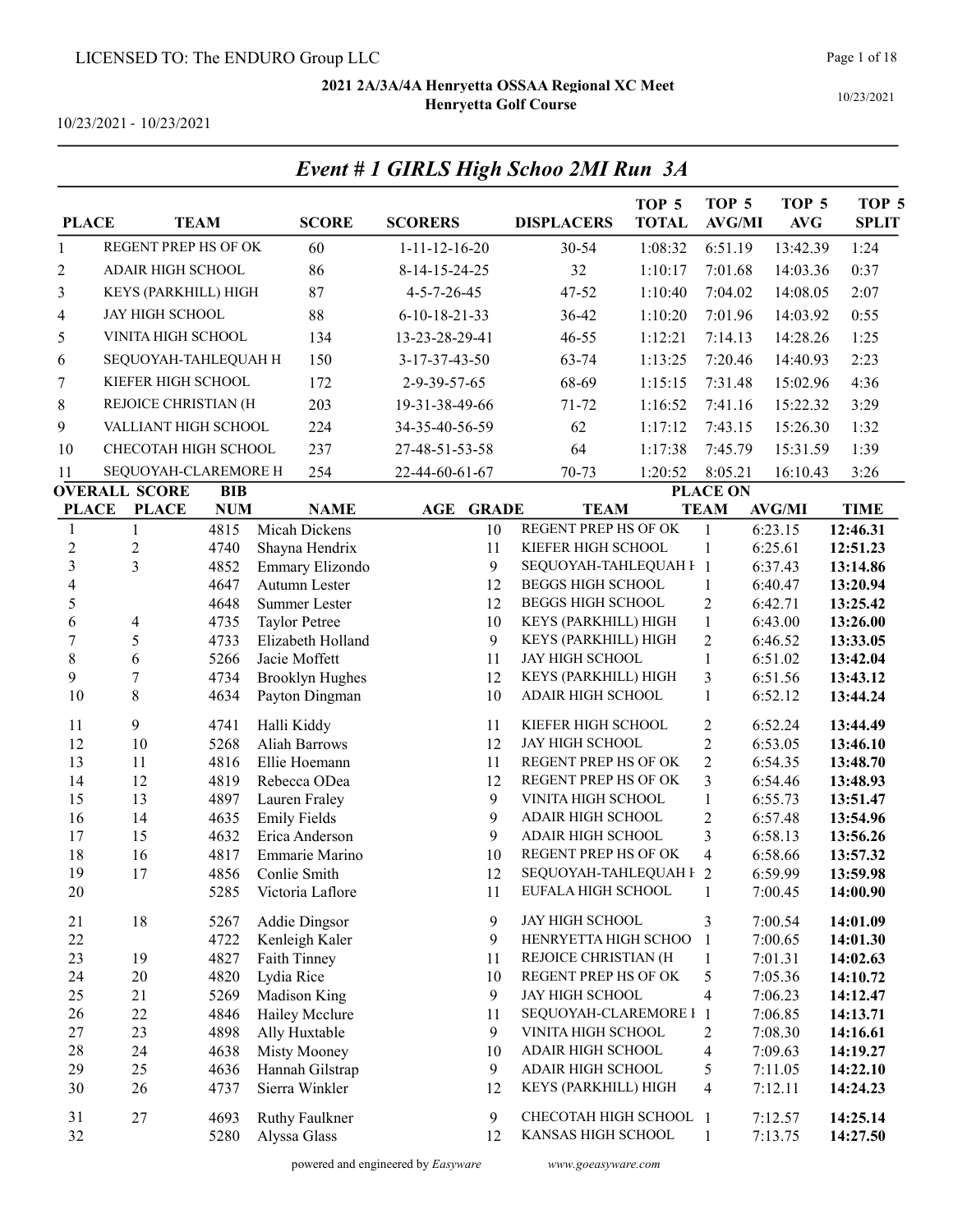10/23/2021 - 10/23/2021

|    |    |      |                       |    | Event # 1 GIRLS High Schoo 2MI Run 3A |                |         |          |
|----|----|------|-----------------------|----|---------------------------------------|----------------|---------|----------|
| 33 | 28 | 4900 | Sophia Snedden        | 12 | VINITA HIGH SCHOOL                    | 3              | 7:13.94 | 14:27.88 |
| 34 | 29 | 4899 | Addison Osburn        | 9  | VINITA HIGH SCHOOL                    | 4              | 7:14.19 | 14:28.39 |
| 35 | 30 | 4818 | Kate Mckinney         | 12 | REGENT PREP HS OF OK                  | 6              | 7:14.92 | 14:29.85 |
| 36 | 31 | 4824 | Finley Fisher         | 11 | REJOICE CHRISTIAN (H                  | 2              | 7:17.17 | 14:34.35 |
| 37 | 32 | 4633 | Isabella Davenport    | 10 | ADAIR HIGH SCHOOL                     | 6              | 7:18.44 | 14:36.88 |
| 38 | 33 | 5270 | Kyleigh Buzzard       | 12 | JAY HIGH SCHOOL                       | 5              | 7:18.95 | 14:37.90 |
| 39 | 34 | 4882 | Myka Weeks            | 10 | VALLIANT HIGH SCHOOL                  | $\mathbf{1}$   | 7:23.25 | 14:46.51 |
| 40 | 35 | 4880 | Seanna Little         | 9  | VALLIANT HIGH SCHOOL                  | $\overline{2}$ | 7:26.61 | 14:53.22 |
| 41 | 36 | 5272 | Marsis Foreman        | 12 | JAY HIGH SCHOOL                       | 6              | 7:28.78 | 14:57.57 |
| 42 |    | 4894 | Jenna Tuggle          | 11 | VICTORY CHRISTIAN HI                  | $\mathbf{1}$   | 7:29.15 | 14:58.31 |
| 43 |    | 5286 | Kayln Holman          | 10 | EUFALA HIGH SCHOOL                    | $\overline{c}$ | 7:30.44 | 15:00.89 |
| 44 | 37 | 4850 | Kierra Bolin          | 9  | SEQUOYAH-TAHLEQUAH F                  | 3              | 7:31.69 | 15:03.38 |
| 45 | 38 | 4822 | Anna Callery          | 9  | REJOICE CHRISTIAN (H                  | 3              | 7:32.70 | 15:05.41 |
| 46 | 39 | 4738 | Remi Campbell         | 11 | KIEFER HIGH SCHOOL                    | 3              | 7:34.79 | 15:09.59 |
| 47 | 40 | 4878 | Leah Daves            | 9  | VALLIANT HIGH SCHOOL                  | 3              | 7:37.03 | 15:14.06 |
| 48 | 41 | 4896 | Jaqueline Bandy       | 12 | VINITA HIGH SCHOOL                    | 5              | 7:38.48 | 15:16.97 |
| 49 | 42 | 5271 | Taylor Holt           | 10 | JAY HIGH SCHOOL                       | 7              | 7:39.64 | 15:19.29 |
| 50 | 43 | 4853 | Amerie Fitzpatrick    | 9  | SEQUOYAH-TAHLEQUAH F 4                |                | 7:43.91 | 15:27.82 |
| 51 | 44 | 4847 | Abby Pennington       | 12 | SEQUOYAH-CLAREMORE I 2                |                | 7:46.14 | 15:32.29 |
| 52 | 45 | 4736 | Skylah Phillips       | 12 | KEYS (PARKHILL) HIGH                  | 5              | 7:46.94 | 15:33.88 |
| 53 | 46 | 4902 | Kate Wattenbarger     | 12 | VINITA HIGH SCHOOL                    | 6              | 7:47.05 | 15:34.11 |
| 54 | 47 | 4732 | Emalee Hodge          | 9  | KEYS (PARKHILL) HIGH                  | 6              | 7:47.21 | 15:34.42 |
| 55 | 48 | 4689 | Jazlyn Atkins         | 9  | CHECOTAH HIGH SCHOOL                  | 2              | 7:48.27 | 15:36.55 |
| 56 | 49 | 4823 | Kaiya Dobson          | 9  | REJOICE CHRISTIAN (H                  | 4              | 7:48.49 | 15:36.99 |
| 57 | 50 | 4855 | Margaret Poahway      | 10 | SEQUOYAH-TAHLEQUAH F 5                |                | 7:49.31 | 15:38.63 |
| 58 |    | 5287 | Abby Charleton        | 10 | EUFALA HIGH SCHOOL                    | 3              | 7:51.60 | 15:43.21 |
| 59 | 51 | 4692 | Ruby Faulkner         | 9  | CHECOTAH HIGH SCHOOL                  | 3              | 7:52.26 | 15:44.52 |
| 60 | 52 | 4731 | Savanah Crittenden    | 10 | KEYS (PARKHILL) HIGH                  | 7              | 7:53.40 | 15:46.81 |
| 61 | 53 | 4690 | Aiyana Brewer         | 9  | CHECOTAH HIGH SCHOOL 4                |                | 7:53.69 | 15:47.39 |
| 62 | 54 | 4821 | Hannah Sutterfield    | 9  | REGENT PREP HS OF OK                  | 7              | 7:54.70 | 15:49.41 |
| 63 | 55 | 4901 | Mattilynne Hess       | 11 | VINITA HIGH SCHOOL                    | 7              | 7:56.56 | 15:53.13 |
| 64 | 56 | 4877 | <b>Audrey Daves</b>   | 11 | VALLIANT HIGH SCHOOL                  | 4              | 7:59.10 | 15:58.21 |
| 65 |    | 5282 | Hailey Ferlicka       | 12 | KELLYVILLE HIGH SCHO                  | 1              | 8:00.65 | 16:01.30 |
| 66 | 57 | 4743 | Aileen Rodriguez      | 9  | KIEFER HIGH SCHOOL                    | 4              | 8:00.74 | 16:01.49 |
| 67 | 58 | 4695 | Katelynn West         | 10 | CHECOTAH HIGH SCHOOL                  |                | 8:02.19 | 16:04.38 |
| 68 |    | 4718 | Destiny Lawson        | 11 | <b>HEAVENER HIGH SCHOOL 1</b>         |                | 8:02.47 | 16:04.95 |
| 69 |    | 4891 | Rachel Flannery       | 12 | VICTORY CHRISTIAN HI                  | 2              | 8:06.13 | 16:12.27 |
| 70 | 59 | 4881 | Josi Ott              | 11 | VALLIANT HIGH SCHOOL                  | 5              | 8:09.75 | 16:19.50 |
| 71 |    | 4895 | Elizabeth Wells       | 10 | VICTORY CHRISTIAN HI                  | 3              | 8:19.63 | 16:39.26 |
| 72 | 60 | 4845 | Sulamita Matveyuk     | 12 | SEQUOYAH-CLAREMORE I 3                |                | 8:21.05 | 16:42.10 |
| 73 | 61 | 4844 | Madison Llamas        | 11 | SEQUOYAH-CLAREMORE I 4                |                | 8:21.80 | 16:43.61 |
| 74 | 62 | 4883 | <b>Brooklyn Young</b> | 12 | VALLIANT HIGH SCHOOL                  | -6             | 8:31.38 | 17:02.76 |
| 75 | 63 | 4851 | Kathleen Deerinwater  | 10 | SEQUOYAH-TAHLEQUAH F 6                |                | 8:38.69 | 17:17.39 |
| 76 | 64 | 4694 | Racheal Stauffer      | 9  | CHECOTAH HIGH SCHOOL 6                |                | 8:40.88 | 17:21.77 |
| 77 | 65 | 4739 | Jadyn Caldwell        | 9  | KIEFER HIGH SCHOOL                    | 5              | 8:44.01 | 17:28.02 |
| 78 | 66 | 4825 | Kasia Hass            | 10 | REJOICE CHRISTIAN (H                  | 5              | 8:46.12 | 17:32.24 |
| 79 |    | 4723 | Kelsie Sadler         | 10 | HENRYETTA HIGH SCHOO                  | 2              | 8:49.04 | 17:38.09 |
| 80 | 67 | 4843 | Isabella Flores       | 12 | SEQUOYAH-CLAREMORE I 5                |                | 8:50.24 | 17:40.48 |
| 81 | 68 | 4742 | Hannah Murrell        | 10 | KIEFER HIGH SCHOOL                    | 6              | 8:53.29 | 17:46.59 |

# Event # 1 GIRLS High Schoo 2MI Run 3A

powered and engineered by Easyware www.goeasyware.com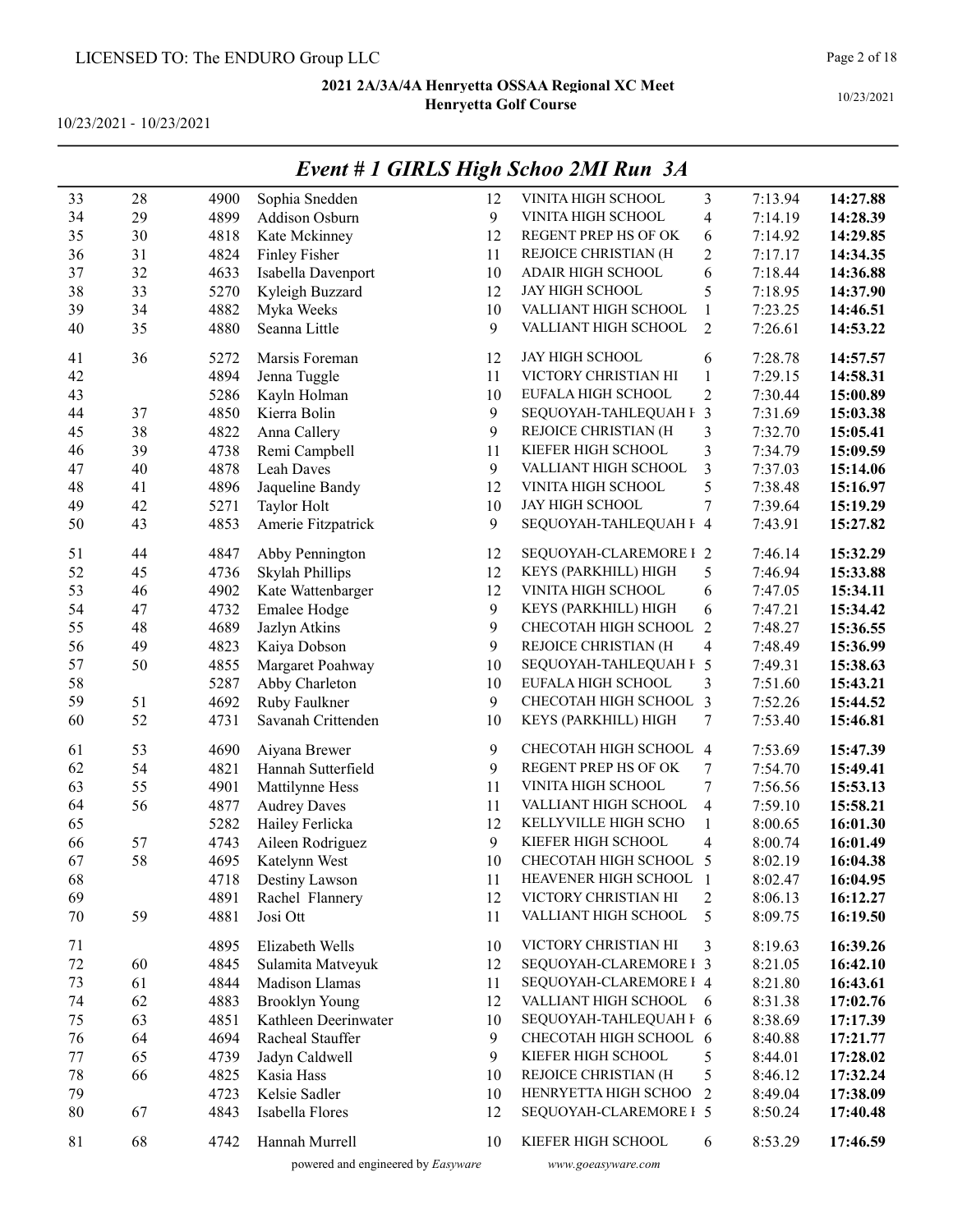10/23/2021

10/23/2021 - 10/23/2021

|    |    |      |                   |    | Event # 1 GIRLS High Schoo 2MI Run 3A |   |          |          |
|----|----|------|-------------------|----|---------------------------------------|---|----------|----------|
| 82 | 69 | 4744 | Ali Skelton       |    | KIEFER HIGH SCHOOL                    |   | 8:55.50  | 17:51.01 |
| 83 | 70 | 4849 | Milena Tashmetova | 12 | SEQUOYAH-CLAREMORE I 6                |   | 9:04.98  | 18:09.97 |
| 84 |    | 4649 | Shayla Weins      | 12 | <b>BEGGS HIGH SCHOOL</b>              | 3 | 9:15.17  | 18:30.34 |
| 85 | 71 | 4826 | Brianna Herrold   | 12 | REJOICE CHRISTIAN (H                  | 6 | 9:22.41  | 18:44.83 |
| 86 |    | 4720 | Kynzie Gillin     | 10 | HENRYETTA HIGH SCHOO 3                |   | 9:36.90  | 19:13.81 |
| 87 | 72 | 4828 | Lillian Young     | 10 | REJOICE CHRISTIAN (H                  |   | 9:38.56  | 19:17.13 |
| 88 | 73 | 4848 | Hannah Pitterman  | 11 | SEQUOYAH-CLAREMORE I 7                |   | 9:40.20  | 19:20.41 |
| 89 |    | 4892 | Jenna Kerr        | 10 | VICTORY CHRISTIAN HI                  | 4 | 9:41.67  | 19:23.35 |
| 90 |    | 4719 | Bianca Lira       | 9  | <b>HEAVENER HIGH SCHOOL 2</b>         |   | 10:03.60 | 20:07.21 |
| 91 | 74 | 4854 | Jillian Jarvis    |    | SEOUOYAH-TAHLEOUAH F 7                |   | 10:24.10 | 20:48.20 |

# $E \sim 11$  CIDICIP 1 G 1  $\sim 3$ MID 34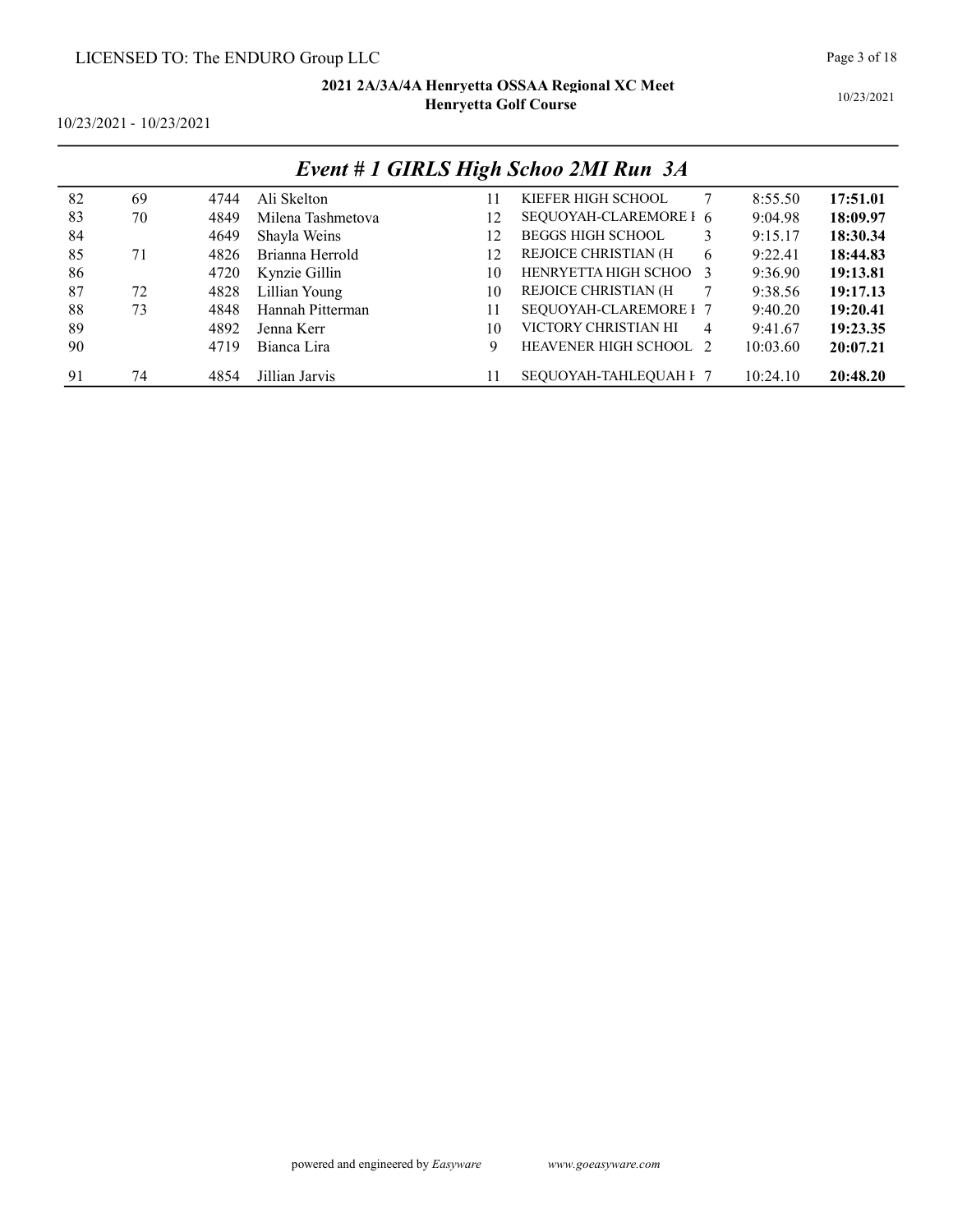|                |                        |              |                                     | Event # 2 BOYS High Schoo Run 3A |                                                  |                                  |                                   |                                |                       |
|----------------|------------------------|--------------|-------------------------------------|----------------------------------|--------------------------------------------------|----------------------------------|-----------------------------------|--------------------------------|-----------------------|
| <b>PLACE</b>   |                        | <b>TEAM</b>  | <b>SCORE</b>                        | <b>SCORERS</b>                   | <b>DISPLACERS</b>                                | TOP <sub>5</sub><br><b>TOTAL</b> | TOP <sub>5</sub><br><b>AVG/MI</b> | TOP <sub>5</sub><br><b>AVG</b> | TOP 5<br><b>SPLIT</b> |
| $\mathbf{1}$   | REJOICE CHRISTIAN (H   |              | 58                                  | $4-11-13-14-16$                  | $32 - 35$                                        | 1:38:17                          | 7:41.16                           | 19:39.32                       | 1:17                  |
| 2              | SEQUOYAH-CLAREMORE H   |              | 83                                  | 2-7-22-23-29                     | 49-52                                            | 1:40:05                          | 8:05.21                           | 20:00.99                       | 2:32                  |
| 3              | KIEFER HIGH SCHOOL     |              | 88                                  | $1-10-21-26-30$                  | 46-62                                            | 1:40:20                          | 7:31.48                           | 20:04.05                       | 2:43                  |
| 4              | HEAVENER HIGH SCHOOL   |              | 94                                  | 5-8-18-25-38                     | 40-42                                            | 1:41:14                          | 4:02.96                           | 20:14.81                       | 2:38                  |
| 5              | <b>JAY HIGH SCHOOL</b> |              | 120                                 | 12-20-24-28-36                   | 41-48                                            | 1:43:23                          | 7:01.96                           | 20:40.68                       | 1:39                  |
|                | SEQUOYAH-TAHLEQUAH H   |              | 134                                 | 3-6-33-39-53                     | 56                                               | 1:44:12                          | 7:20.46                           | 20:50.44                       | 5:01                  |
| 6              |                        |              |                                     |                                  |                                                  |                                  |                                   |                                |                       |
| 7              | REGENT PREP HS OF OK   |              | 137                                 | 9-17-31-37-43                    |                                                  | 1:44:37                          | 6:51.19                           | 20:55.31                       | 2:55                  |
| 8              | HENRYETTA HIGH SCHOO   |              | 176                                 | 15-27-34-45-55                   | 58                                               | 1:48:38                          | 4:20.72                           | 21:43.64                       | 3:44                  |
| 9              | EUFALA HIGH SCHOOL     |              | 224                                 | 19-44-47-54-60                   |                                                  | 1:55:15                          | 4:36.58                           | 23:02.92                       | 5:13                  |
| 10             | KEYS (PARKHILL) HIGH   |              | 278                                 | 50-51-57-59-61                   |                                                  | 2:02:15                          | 7:04.02                           | 24:27.05                       | 3:25                  |
|                | <b>OVERALL SCORE</b>   | <b>BIB</b>   |                                     |                                  |                                                  |                                  | <b>PLACE ON</b>                   |                                |                       |
| <b>PLACE</b>   | <b>PLACE</b>           | <b>NUM</b>   | <b>NAME</b>                         | <b>AGE GRADE</b>                 | <b>TEAM</b>                                      |                                  | <b>TEAM</b>                       | <b>AVG/MI</b>                  | <b>TIME</b>           |
| 1              | 1                      | 5053         | Ty Rupert                           | 12                               | KIEFER HIGH SCHOOL                               |                                  | 1                                 | 3:39.99                        | 18:19.99              |
| $\overline{c}$ | $\overline{2}$         | 5173         | Luke Wood                           | 10                               | SEQUOYAH-CLAREMORE I 1                           |                                  |                                   | 3:41.06                        | 18:25.34              |
| $\overline{3}$ | 3                      | 5175         | Alex Elizondo                       | 9                                | SEQUOYAH-TAHLEQUAH F 1                           |                                  |                                   | 3:42.66                        | 18:33.34              |
| 4              | $\overline{4}$         | 5139         | Evan Heiden                         | 11                               | REJOICE CHRISTIAN (H                             |                                  | 1                                 | 3:44.38                        | 18:41.94              |
| 5<br>6         | 5                      | 5017<br>5108 | <b>Steven Cruz</b><br>Nicardio Hunt | 10<br>11                         | HEAVENER HIGH SCHOOL 1<br>OKMULGEE HIGH SCHOOL 1 |                                  |                                   | 3:47.74<br>3:49.24             | 18:58.73<br>19:06.24  |
| $\tau$         | 6                      | 5179         | Rylan Nofire                        | 9                                | SEQUOYAH-TAHLEQUAH F 2                           |                                  |                                   | 3:50.11                        | 19:10.57              |
| $\,8\,$        |                        | 5281         | Doug Carroll                        | 11                               | SALINA HIGH SCHOOL                               |                                  | -1                                | 3:50.84                        | 19:14.24              |
| 9              | 7                      | 5172         | Eli Wood                            | 12                               | SEQUOYAH-CLAREMORE I 2                           |                                  |                                   | 3:52.70                        | 19:23.51              |
| 10             | 8                      | 5020         | Seth Lynch                          | 9                                | HEAVENER HIGH SCHOOL 2                           |                                  |                                   | 3:53.06                        | 19:25.34              |
| 11             | 9                      | 5134         | Ross Phelps                         | 10                               | REGENT PREP HS OF OK                             |                                  | $\mathbf{1}$                      | 3:53.22                        | 19:26.12              |
| 12             | 10                     | 5049         | Jonathan Figueroa                   | 12                               | KIEFER HIGH SCHOOL                               |                                  | $\overline{2}$                    | 3:55.42                        | 19:37.13              |
| 13             | 11                     | 5137         | Max Coulter                         | 11                               | REJOICE CHRISTIAN (H                             |                                  | $\overline{2}$                    | 3:57.27                        | 19:46.36              |
| 14             | 12                     | 5274         | Elijah Coatney                      | 11                               | JAY HIGH SCHOOL                                  |                                  | $\mathbf{1}$                      | 3:57.71                        | 19:48.56              |
| 15             | 13                     | 5141         | <b>Dylan Perkins</b>                | 9                                | REJOICE CHRISTIAN (H                             |                                  | 3                                 | 3:58.50                        | 19:52.52              |
| 16             | 14                     | 5140         | Conner Ingraham                     | 9                                | REJOICE CHRISTIAN (H                             |                                  | $\overline{4}$                    | 3:59.26                        | 19:56.30              |
| 17             | 15                     | 5023         | Jahse Kranze                        | 12                               | HENRYETTA HIGH SCHOO                             |                                  | 1                                 | 3:59.60                        | 19:58.02              |
| 18             | 16                     | 5138         | <b>Tyler Dill</b>                   | 11                               | REJOICE CHRISTIAN (H                             |                                  | 5                                 | 3:59.89                        | 19:59.49              |
| 19             | 17                     | 5132         | Caleb Brayton                       | 10                               | REGENT PREP HS OF OK                             |                                  | 2                                 | 4:02.11                        | 20:10.55              |
| 20             | 18                     | 5016         | Isaac Cook                          | 9                                | HEAVENER HIGH SCHOOL 3                           |                                  |                                   | 4:04.36                        | 20:21.82              |
| 21             | 19                     | 5288         | <b>Colter Roberts</b>               | 11                               | EUFALA HIGH SCHOOL                               |                                  | 1                                 | 4:05.21                        | 20:26.07              |
| 22             | 20                     | 5273         | <b>Rhiver Davis</b>                 | 9                                | JAY HIGH SCHOOL                                  |                                  | $\overline{2}$                    | 4:05.36                        | 20:26.83              |
| 23             | 21                     | 5052         | <b>Trevor Rupert</b>                | 12                               | KIEFER HIGH SCHOOL                               |                                  | 3                                 | 4:05.62                        | 20:28.12              |
| 24             | 22                     | 5171         | Wyatt Thompson                      | 9                                | SEQUOYAH-CLAREMORE I 3                           |                                  |                                   | 4:07.26                        | 20:36.32              |
| 25             | 23                     | 5170         | Cooper Thompson                     | 12                               | SEQUOYAH-CLAREMORE I 4                           |                                  |                                   | 4:08.30                        | 20:41.53              |
| 26             | 24                     | 5277         | Jayden Jones                        | 9                                | <b>JAY HIGH SCHOOL</b>                           |                                  | 3                                 | 4:08.51                        | 20:42.55              |
| 27             | 25                     | 5019         | Jonathon Lira                       | 11                               | HEAVENER HIGH SCHOOL                             |                                  | $\overline{4}$                    | 4:10.13                        | 20:50.68              |
| 28             | 26                     | 5051         | Garrick Mefford                     | 10                               | KIEFER HIGH SCHOOL<br>HENRYETTA HIGH SCHOO       |                                  | 4                                 | 4:10.29                        | 20:51.45              |
| 29<br>30       | 27<br>28               | 5024<br>5276 | Xander Lollis<br>Raylon Rivas       | 11<br>9                          | JAY HIGH SCHOOL                                  |                                  | 2<br>4                            | 4:11.22                        | 20:56.14<br>20:56.98  |
|                |                        |              |                                     |                                  |                                                  |                                  |                                   | 4:11.39                        |                       |
| 31             | 29                     | 5168         | Matthew Hix                         | 10                               | SEQUOYAH-CLAREMORE I 5                           |                                  |                                   | 4:11.65                        | 20:58.28              |
| 32             | 30                     | 5048         | Jake Dolan                          | 10                               | KIEFER HIGH SCHOOL                               |                                  | 5                                 | 4:12.71                        | 21:03.56              |
| 33             | 31                     | 5135         | Kien Robinson                       | 11                               | REGENT PREP HS OF OK                             |                                  | 3                                 | 4:13.83                        | 21:09.18              |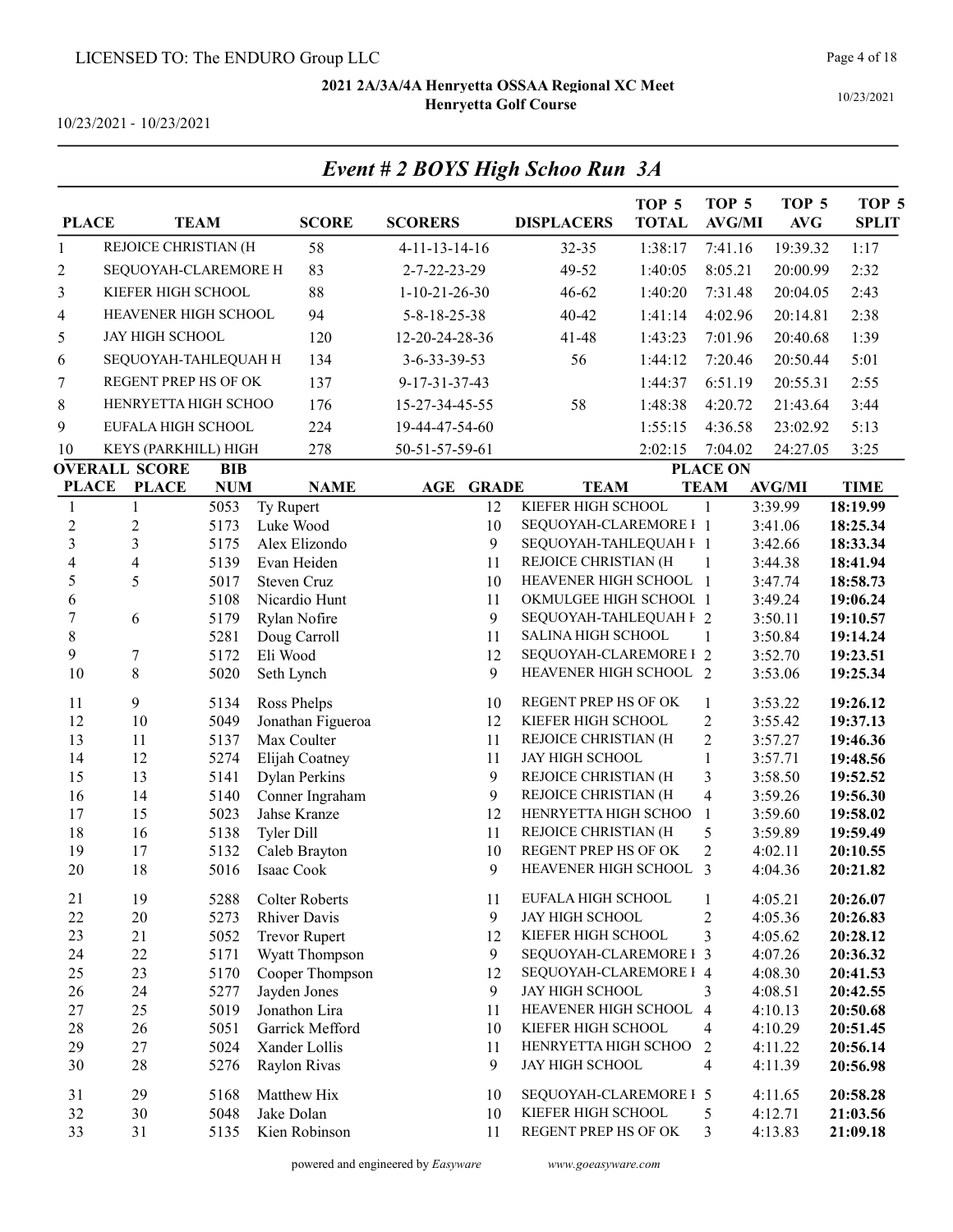10/23/2021 - 10/23/2021

|    |        |      |                         |             | $E$ veni # 4 DOTS High Schoo Kun $\,$ 5A |                         |         |          |
|----|--------|------|-------------------------|-------------|------------------------------------------|-------------------------|---------|----------|
| 34 |        | 4990 | Tyler Corn              | 9           | CHECOTAH HIGH SCHOOL 1                   |                         | 4:14.43 | 21:12.19 |
| 35 | 32     | 5142 | Jordan Ross             | 11          | REJOICE CHRISTIAN (H                     | 6                       | 4:14.99 | 21:14.97 |
| 36 | 33     | 5174 | <b>Austin Brown</b>     | 9           | SEQUOYAH-TAHLEQUAH F 3                   |                         | 4:15.12 | 21:15.60 |
| 37 | 34     | 5026 | <b>Blake Wynne</b>      | 11          | HENRYETTA HIGH SCHOO                     | 3                       | 4:15.33 | 21:16.65 |
| 38 | 35     | 5143 | Colby Thomas            | 11          | REJOICE CHRISTIAN (H                     | $\sqrt{ }$              | 4:16.41 | 21:22.06 |
| 39 | 36     | 5275 | Tyler Landrum           | 10          | JAY HIGH SCHOOL                          | 5                       | 4:17.70 | 21:28.51 |
| 40 | 37     | 5133 | Jobey Greuel            | 9           | REGENT PREP HS OF OK                     | $\overline{4}$          | 4:17.87 | 21:29.38 |
| 41 |        | 4989 | Maddox Bridges          | 9           | CHECOTAH HIGH SCHOOL 2                   |                         | 4:19.21 | 21:36.05 |
| 42 | 38     | 5014 | Abel Carrizales         | 9           | HEAVENER HIGH SCHOOL 5                   |                         | 4:19.49 | 21:37.49 |
| 43 | 39     | 5177 | Thomas Johnson          | 9           | SEQUOYAH-TAHLEQUAH F 4                   |                         | 4:19.64 | 21:38.23 |
| 44 | $40\,$ | 5015 | David Castillo          | 11          | HEAVENER HIGH SCHOOL 6                   |                         | 4:20.75 | 21:43.76 |
| 45 |        | 5283 | <b>Easton Nance</b>     | 9           | KELLYVILLE HIGH SCHO                     | $\mathbf{1}$            | 4:21.17 | 21:45.86 |
| 46 | 41     | 5278 | Krew Culver             | 9           | <b>JAY HIGH SCHOOL</b>                   | 6                       | 4:23.06 | 21:55.33 |
| 47 |        | 4953 | Jeremiah Hughes         | 10          | <b>BEGGS HIGH SCHOOL</b>                 | $\mathbf{1}$            | 4:26.74 | 22:13.70 |
| 48 | 42     | 5018 | Adam Gavina             | 12          | HEAVENER HIGH SCHOOL                     | $\overline{7}$          | 4:27.12 | 22:15.64 |
| 49 | 43     | 5136 | Walker Willis           | 10          | REGENT PREP HS OF OK                     | 5                       | 4:28.27 | 22:21.36 |
| 50 |        | 5284 | Nick Wise               | 9           | KELLYVILLE HIGH SCHO                     | $\overline{2}$          | 4:31.68 | 22:38.43 |
| 51 | 44     | 5289 | <b>Blake Dowling</b>    | 12          | EUFALA HIGH SCHOOL                       | $\overline{2}$          | 4:32.57 | 22:42.85 |
| 52 | 45     | 5021 | Wyatt Coy               | 10          | HENRYETTA HIGH SCHOO                     | $\overline{4}$          | 4:32.89 | 22:44.49 |
| 53 | 46     | 5050 | Kobe Lujan              | 10          | KIEFER HIGH SCHOOL                       | 6                       | 4:33.25 | 22:46.26 |
| 54 | 47     | 5290 | <b>Staughty Chapman</b> | 10          | EUFALA HIGH SCHOOL                       | $\overline{\mathbf{3}}$ | 4:33.33 | 22:46.66 |
| 55 | 48     | 5279 | Wylie Robertson         | 9           | <b>JAY HIGH SCHOOL</b>                   | $\overline{7}$          | 4:34.56 | 22:52.82 |
| 56 | 49     | 5167 | Josh Driskel            | 11          | SEQUOYAH-CLAREMORE I 6                   |                         | 4:36.39 | 23:01.99 |
| 57 | 50     | 5041 | <b>Tucker Friend</b>    | 9           | KEYS (PARKHILL) HIGH                     | $\mathbf{1}$            | 4:37.21 | 23:06.06 |
| 58 | 51     | 5046 | Noah Sanders            | 10          | KEYS (PARKHILL) HIGH                     | $\overline{2}$          | 4:39.18 | 23:15.93 |
| 59 | 52     | 5169 | Steven Holt             | 9           | SEQUOYAH-CLAREMORE I 7                   |                         | 4:40.40 | 23:22.00 |
| 60 | 53     | 5180 | Nick Sanders            | 9           | SEQUOYAH-TAHLEQUAH F 5                   |                         | 4:42.89 | 23:34.46 |
| 61 | 54     | 5291 | Raddec Dunn             | 10          | EUFALA HIGH SCHOOL                       | $\overline{4}$          | 4:43.99 | 23:39.95 |
| 62 | 55     | 5022 | Ethan Goodner           | 10          | HENRYETTA HIGH SCHOO                     | 5                       | 4:44.58 | 23:42.93 |
| 63 |        | 5207 | Josh Thompson           | 11          | VALLIANT HIGH SCHOOL                     | $\mathbf{1}$            | 4:48.37 | 24:01.89 |
| 64 | 56     | 5178 | Corey Kingfisher        | 9           | SEQUOYAH-TAHLEQUAH F 6                   |                         | 4:51.04 | 24:15.24 |
| 65 | 57     | 5040 | Nathan Allen            | 9           | KEYS (PARKHILL) HIGH                     | 3                       | 4:53.14 | 24:25.74 |
| 66 | 58     | 5025 | Parker Stockholm        | 9           | HENRYETTA HIGH SCHOO                     | 6                       | 4:56.98 | 24:44.93 |
| 67 | 59     | 5042 | Kelby Girty             | 12          | KEYS (PARKHILL) HIGH                     | $\overline{\mathbf{4}}$ | 4:59.22 | 24:56.12 |
| 68 |        | 5206 | Claydon Burch           | 12          | VALLIANT HIGH SCHOOL                     | $\overline{c}$          | 5:02.22 | 25:11.14 |
| 69 | 60     | 5292 | Cayden Moore            | 9           | EUFALA HIGH SCHOOL                       | 5                       | 5:07.82 | 25:39.11 |
| 70 | 61     | 5043 | Noah Goad               | 10          | KEYS (PARKHILL) HIGH                     | 5                       | 5:18.28 | 26:31.40 |
| 71 |        | 5109 | Shawn Mouse             | 9           | OKMULGEE HIGH SCHOOL 2                   |                         | 5:34.57 | 27:52.85 |
| 72 | 62     | 5047 | Christian Bartleson     | $\mathbf Q$ | KIEFER HIGH SCHOOL                       | 7                       | 5:41.02 | 28:25.10 |

# Event # 2 BOYS High Schoo Run 3A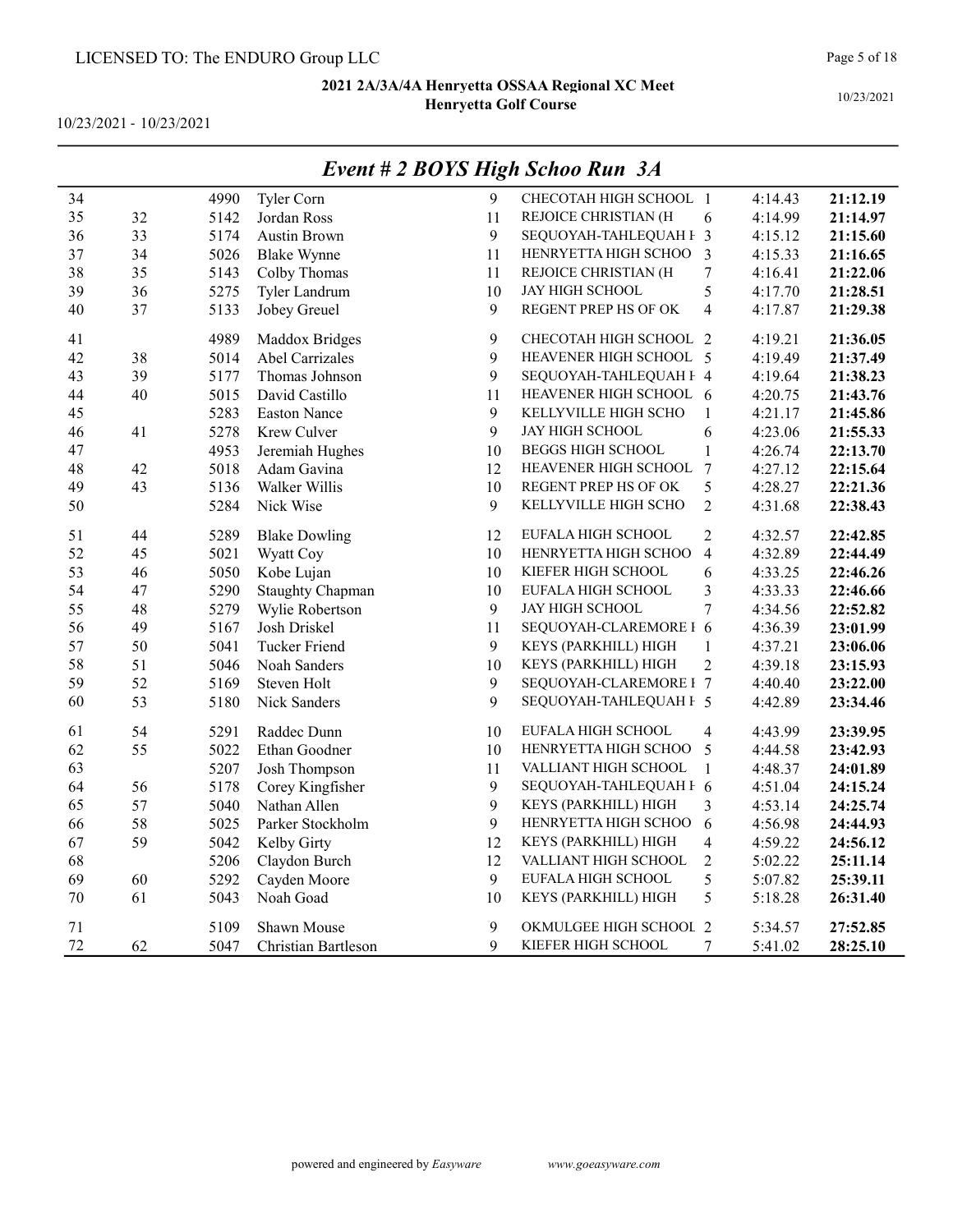10/23/2021

10/23/2021 - 10/23/2021

| <b>PLACE</b>            |                             | <b>TEAM</b>  | <b>SCORE</b>                        | <b>SCORERS</b>             | <b>DISPLACERS</b>                            | TOP <sub>5</sub><br><b>TOTAL</b> | TOP <sub>5</sub><br><b>AVG/MI</b> | TOP <sub>5</sub><br><b>AVG</b> | TOP <sub>5</sub><br><b>SPLIT</b> |
|-------------------------|-----------------------------|--------------|-------------------------------------|----------------------------|----------------------------------------------|----------------------------------|-----------------------------------|--------------------------------|----------------------------------|
| $\mathbf{1}$            | CASCIA HALL HIGH SCH        |              | 27                                  | $2 - 3 - 4 - 5 - 13$       | $17-19$                                      | 1:05:25                          | 6:32.46                           | 13:04.92                       | 1:25                             |
| 2                       | LINCOLN CHRISTIAN HI        |              | 45                                  | $1-9-10-11-14$             | $22 - 30$                                    | 1:08:26                          | 6:50.56                           | 13:41.13                       | 1:28                             |
| 3                       | <b>METRO CHRISTIAN ACAD</b> |              | 105                                 | 8-20-23-25-29              | 54                                           | 1:12:12                          | 7:13.17                           | 14:26.35                       | 1:22                             |
| 4                       | POTEAU HIGH SCHOOL          |              | 122                                 | 7-15-21-36-43              | 49-51                                        | 1:12:42                          | 7:16.16                           | 14:32.33                       | 2:08                             |
| 5                       | WAGONER HIGH SCHOOL         |              | 140                                 | 16-18-27-31-48             | 53-60                                        | 1:13:52                          | 7:23.24                           | 14:46.48                       | 1:31                             |
| 6                       | <b>VERDIGRIS HIGH SCHOO</b> |              | 155                                 | 6-33-34-35-47              | 50-66                                        | 1:14:16                          | 7:25.57                           | 14:51.15                       | 2:22                             |
| 7                       | BERRYHILL HIGH SCHOO        |              | 163                                 | 24-28-32-37-42             | 45-46                                        | 1:15:14                          | 7:31.41                           | 15:02.83                       | 0:48                             |
|                         | SEMINOLE HIGH SCHOOL        |              | 207                                 | 12-26-44-62-63             | 64-72                                        |                                  | 7:48.66                           |                                | 3:01                             |
| 8                       |                             |              |                                     |                            |                                              | 1:18:07                          |                                   | 15:37.32                       |                                  |
| 9                       | LOCUST GROVE HIGH SC        |              | 271                                 | 40-52-56-58-65             | 68                                           | 1:21:26                          | 8:08.63                           | 16:17.27                       | 1:51                             |
| 10                      | HOLLAND HALL HIGH SC        |              | 274                                 | 38-41-59-67-69             |                                              | 1:22:40                          | 8:15.95                           | 16:31.91                       | 2:43                             |
| 11                      | NORTH ROCK CREEK HIG        |              | 282                                 | 39-55-57-61-70             | 71-73                                        | 1:23:18                          | 8:19.75                           | 16:39.50                       | 3:09                             |
|                         | <b>OVERALL SCORE</b>        | <b>BIB</b>   |                                     |                            |                                              |                                  | <b>PLACE ON</b>                   |                                |                                  |
| <b>PLACE</b>            | <b>PLACE</b>                | <b>NUM</b>   | <b>NAME</b>                         | <b>AGE</b><br><b>GRADE</b> | <b>TEAM</b>                                  |                                  | <b>TEAM</b>                       | <b>AVG/MI</b>                  | <b>TIME</b>                      |
| 1<br>$\overline{c}$     | 1<br>$\overline{c}$         | 4756<br>4676 | Gabriella Degeorge<br>Abie Dukelow  | 12<br>11                   | LINCOLN CHRISTIAN HI<br>CASCIA HALL HIGH SCH |                                  | 1<br>$\mathbf{1}$                 | 6:17.90<br>6:19.16             | 12:35.80<br>12:38.32             |
| $\overline{\mathbf{3}}$ | 3                           | 4677         | <b>Avery Gonzales</b>               | 12                         | CASCIA HALL HIGH SCH                         |                                  | $\overline{2}$                    | 6:25.34                        | 12:50.68                         |
| 4                       | $\overline{\mathbf{4}}$     | 4679         | Shea Jackson                        | 10                         | CASCIA HALL HIGH SCH                         |                                  | 3                                 | 6:25.72                        | 12:51.45                         |
| 5                       | 5                           | 4680         | Megan Mullen                        | 11                         | CASCIA HALL HIGH SCH                         |                                  | $\overline{4}$                    | 6:30.40                        | 13:00.81                         |
| 6                       | 6                           | 4885         | Jaycee Adkins                       | 10                         | VERDIGRIS HIGH SCHOO                         |                                  | 1                                 | 6:37.59                        | 13:15.19                         |
| $\overline{7}$          | 7                           | 4803         | Zoe Nesbitt                         | 12                         | POTEAU HIGH SCHOOL                           |                                  | 1                                 | 6:40.23                        | 13:20.46                         |
| 8                       | $8\,$                       | 4774         | Caroline Stewart                    | 11                         | METRO CHRISTIAN ACAD                         |                                  | $\mathbf{1}$                      | 6:45.86                        | 13:31.73                         |
| 9                       | 9                           | 4761         | Baylee Woodrich                     | 9                          | LINCOLN CHRISTIAN HI                         |                                  | $\overline{2}$                    | 6:55.11                        | 13:50.23                         |
| 10                      | 10                          | 4755         | Breanna Allen                       | 10                         | LINCOLN CHRISTIAN HI                         |                                  | 3                                 | 6:58.54                        | 13:57.09                         |
| 11                      | 11                          | 4758         | Lucy George                         | 12                         | LINCOLN CHRISTIAN HI                         |                                  | $\overline{4}$                    | 6:59.27                        | 13:58.54                         |
| 12                      | 12                          | 4837         | Leah Choate                         | 10                         | SEMINOLE HIGH SCHOOL                         |                                  | $\mathbf{1}$                      | 6:59.74                        | 13:59.48                         |
| 13                      | 13                          | 4675         | Sydney Cuttler                      | 10                         | CASCIA HALL HIGH SCH                         |                                  | 5                                 | 7:01.67                        | 14:03.35                         |
| 14                      | 14                          | 4760         | Kaitlin Richerson                   | 11                         | LINCOLN CHRISTIAN HI                         |                                  | 5                                 | 7:02.00                        | 14:04.00                         |
| 15                      | 15                          | 4802         | Ashly Johnson                       | 10                         | POTEAU HIGH SCHOOL                           |                                  | $\overline{2}$                    | 7:05.31                        | 14:10.62                         |
| 16                      | 16                          | 4906         | Mia Harris                          | 9                          | WAGONER HIGH SCHOOL                          |                                  | 1                                 | 7:06.19                        | 14:12.39                         |
| 17                      | 17                          | 4678         | Julia Hulver                        | 9                          | CASCIA HALL HIGH SCH                         |                                  | 6                                 | 7:06.38                        | 14:12.77                         |
| 18<br>19                | 18<br>19                    | 4903<br>4681 | Joci Bryant<br>Kate Warthan         | 11<br>11                   | WAGONER HIGH SCHOOL<br>CASCIA HALL HIGH SCH  |                                  | 2<br>7                            | 7:07.14<br>7:11.23             | 14:14.28<br>14:22.46             |
| 20                      | 20                          | 4771         | Becca Haveman                       | $10\,$                     | METRO CHRISTIAN ACAD                         |                                  | 2                                 | 7:14.42                        | 14:28.84                         |
|                         |                             |              |                                     |                            |                                              |                                  |                                   |                                |                                  |
| 21                      | 21                          | 4804         | Alexe Pickle                        | 9                          | POTEAU HIGH SCHOOL                           |                                  | 3                                 | 7:14.94                        | 14:29.89                         |
| 22                      | 22                          | 4759         | Kate Posey                          | 10                         | LINCOLN CHRISTIAN HI                         |                                  | 6                                 | 7:16.32                        | 14:32.65                         |
| 23                      | 23                          | 4775         | Laura Storms                        | 10                         | METRO CHRISTIAN ACAD                         |                                  | 3                                 | 7:17.71                        | 14:35.43                         |
| 24                      | 24                          | 4652         | Abigal Panak                        | 9                          | BERRYHILL HIGH SCHOO                         |                                  | 1                                 | 7:19.14                        | 14:38.28                         |
| 25                      |                             | 4713         | Sophie Ellis                        | 11                         | FT GIBSON HIGH SCHOO                         |                                  | $\mathbf{1}$                      | 7:20.60                        | 14:41.21                         |
| 26                      | 25                          | 4770         | Clara Decker                        | 9                          | METRO CHRISTIAN ACAD                         |                                  | $\overline{4}$                    | 7:20.87                        | 14:41.74                         |
| 27<br>28                | 26<br>27                    | 4840<br>4909 | Gloria Deatherage<br>Maggie Wheeler | 10<br>10                   | SEMINOLE HIGH SCHOOL<br>WAGONER HIGH SCHOOL  |                                  | 2<br>3                            | 7:22.26<br>7:22.39             | 14:44.52<br>14:44.79             |
| 29                      | 28                          | 4656         | Victoria Wood                       | 11                         | BERRYHILL HIGH SCHOO                         |                                  | 2                                 | 7:25.90                        | 14:51.81                         |
| 30                      | 29                          | 4772         | Paige Reece                         | 9                          | METRO CHRISTIAN ACAD                         |                                  | 5                                 | 7:27.02                        | 14:54.04                         |
| 31                      | 30                          | 4757         | Sierra Dillingham                   | 10                         | LINCOLN CHRISTIAN HI                         |                                  | 7                                 | 7:27.55                        | 14:55.11                         |
| 32                      | 31                          | 4908         | Jillian Strange                     | 12                         | WAGONER HIGH SCHOOL                          |                                  | $\overline{4}$                    | 7:28.54                        | 14:57.09                         |
|                         |                             |              |                                     |                            |                                              |                                  |                                   |                                |                                  |

# Event # 3 GIRLS High Schoo 2MI Run 4A

powered and engineered by Easyware www.goeasyware.com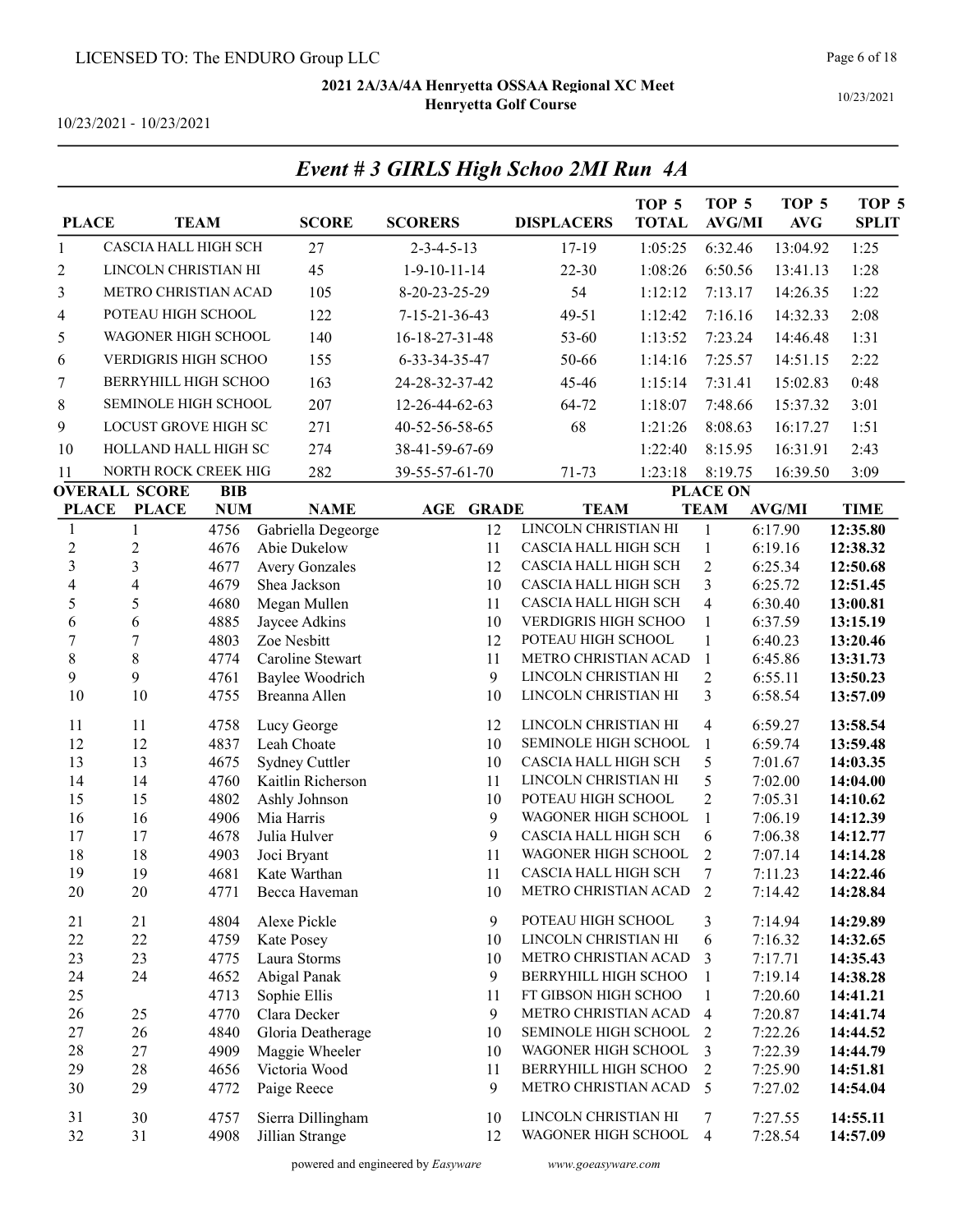10/23/2021 - 10/23/2021

|         |    |      |                         |       | EVENI # 3 GIRLS FIIGN SCNOO ZMI KUN 4A |                         |          |          |
|---------|----|------|-------------------------|-------|----------------------------------------|-------------------------|----------|----------|
| 33      | 32 | 4651 | Delilah Mcguirk         | 9     | BERRYHILL HIGH SCHOO                   | 3                       | 7:31.04  | 15:02.09 |
| 34      | 33 | 4886 | Abigail Bell            | 12    | VERDIGRIS HIGH SCHOO                   | $\overline{2}$          | 7:32.92  | 15:05.85 |
| 35      | 34 | 4889 | Zoe Stout               | 10    | VERDIGRIS HIGH SCHOO                   | $\overline{\mathbf{3}}$ | 7:34.20  | 15:08.40 |
| 36      | 35 | 4884 | Riley Abel              | 10    | VERDIGRIS HIGH SCHOO                   | $\overline{\mathbf{4}}$ | 7:34.31  | 15:08.62 |
| 37      | 36 | 4805 | Payton Stover           | 11    | POTEAU HIGH SCHOOL                     | 4                       | 7:35.94  | 15:11.89 |
| 38      | 37 | 4654 | Miley Simpson           | $8\,$ | BERRYHILL HIGH SCHOO                   | $\overline{\mathbf{4}}$ | 7:37.49  | 15:14.99 |
| 39      | 38 | 4728 | Ava Ohara               | 12    | HOLLAND HALL HIGH SC                   | 1                       | 7:39.14  | 15:18.29 |
| 40      | 39 | 4791 | Kaleigh Strange         | 9     | NORTH ROCK CREEK HIG                   | $\mathbf{1}$            | 7:40.11  | 15:20.22 |
| 41      | 40 | 4767 | Mollee Thilges          | 12    | LOCUST GROVE HIGH SC                   | $\mathbf{1}$            | 7:40.85  | 15:21.71 |
| 42      | 41 | 4726 | Anna Melega             | 12    | HOLLAND HALL HIGH SC                   | $\overline{c}$          | 7:41.95  | 15:23.91 |
| 43      | 42 | 4650 | <b>Trinity Hamilton</b> | 9     | BERRYHILL HIGH SCHOO                   | 5                       | 7:43.49  | 15:26.98 |
| 44      | 43 | 4806 | Maura Tecla             | 12    | POTEAU HIGH SCHOOL                     | 5                       | 7:44.40  | 15:28.81 |
| 45      | 44 | 4841 | Gabbi Howard            | 12    | SEMINOLE HIGH SCHOOL                   | $\overline{\mathbf{3}}$ | 7:44.72  | 15:29.45 |
| 46      | 45 | 4653 | Sherlyn Ramirez         | 9     | BERRYHILL HIGH SCHOO                   | 6                       | 7:47.71  | 15:35.43 |
| 47      | 46 | 4655 | Rhiauna Switzer         | 9     | BERRYHILL HIGH SCHOO                   | 7                       | 7:48.73  | 15:37.47 |
| 48      | 47 | 4888 | Kristin Stanelle        | 12    | VERDIGRIS HIGH SCHOO                   | 5                       | 7:48.85  | 15:37.71 |
| 49      | 48 | 4904 | Elizabeth Cantrell      | 12    | WAGONER HIGH SCHOOL                    | 5                       | 7:51.94  | 15:43.89 |
| 50      | 49 | 4807 | Shelby Zink             | 12    | POTEAU HIGH SCHOOL                     | 6                       | 7:53.14  | 15:46.28 |
| 51      | 50 | 4887 | <b>Trinity Ross</b>     | 12    | VERDIGRIS HIGH SCHOO                   | 6                       | 7:58.11  | 15:56.22 |
| 52      | 51 | 4801 | Lyndsey Clark           | 11    | POTEAU HIGH SCHOOL                     | 7                       | 7:59.83  | 15:59.66 |
| 53      |    | 4777 | Elle Savig              | 12    | MIAMI HIGH SCHOOL                      | $\mathbf{1}$            | 8:00.57  | 16:01.14 |
| 54      | 52 | 4765 | Jacey Johnston          | 11    | LOCUST GROVE HIGH SC                   | $\overline{c}$          | 8:01.39  | 16:02.79 |
| 55      | 53 | 4907 | Presley Miller          | 12    | WAGONER HIGH SCHOOL                    | 6                       | 8:02.71  | 16:05.42 |
| 56      |    | 4776 | Ruthie Hammons          | 12    | MIAMI HIGH SCHOOL                      | $\overline{2}$          | 8:04.91  | 16:09.82 |
| 57      | 54 | 4773 | Linden Row              | 9     | METRO CHRISTIAN ACAD                   | 6                       | 8:06.58  | 16:13.17 |
| 58      | 55 | 4787 | Aubree Gonzales         | 10    | NORTH ROCK CREEK HIG                   | $\overline{2}$          | 8:06.68  | 16:13.37 |
| 59      | 56 | 4766 | Jurney Johnston         | 11    | LOCUST GROVE HIGH SC                   | 3                       | 8:10.31  | 16:20.63 |
| 60      | 57 | 4790 | Hailey Rice             | 10    | NORTH ROCK CREEK HIG                   | 3                       | 8:11.34  | 16:22.68 |
| 61      | 58 | 4762 | Preslie Black           | 10    | LOCUST GROVE HIGH SC                   | 4                       | 8:14.02  | 16:28.04 |
| 62      | 59 | 4724 | Leah Beakey             | 9     | HOLLAND HALL HIGH SC                   | 3                       | 8:15.65  | 16:31.31 |
| 63      | 60 | 4905 | Serenity Eaton          | 11    | WAGONER HIGH SCHOOL                    | $\sqrt{ }$              | 8:18.71  | 16:37.43 |
| 64      |    | 5293 | Julia Smith             | 9     | <b>INOLA HIGH SCHOOL</b>               | $\mathbf{1}$            | 8:19.58  | 16:39.16 |
| 65      | 61 | 4792 | Grace Wiley             | 10    | NORTH ROCK CREEK HIG                   | $\overline{\mathbf{4}}$ | 8:25.83  | 16:51.67 |
| 66      | 62 | 4839 | Kaylyn Cotner           | 12    | SEMINOLE HIGH SCHOOL                   | 4                       | 8:25.94  | 16:51.88 |
| 67      | 63 | 4842 | Mackenzie Mcintosh      | 10    | SEMINOLE HIGH SCHOOL                   | 5                       | 8:30.64  | 17:01.29 |
| 68      | 64 | 4836 | Marin Adams             | 11    | SEMINOLE HIGH SCHOOL                   | 6                       | 8:33.94  | 17:07.88 |
| 69      | 65 | 4763 | Madison Collier         | 9     | LOCUST GROVE HIGH SC                   | 5                       | 8:36.61  | 17:13.22 |
| 70      | 66 | 4890 | Courtney Wickham        | 11    | VERDIGRIS HIGH SCHOO                   | 7                       | 8:37.92  | 17:15.84 |
| 71      | 67 | 4727 | Alice Milton            | 12    | HOLLAND HALL HIGH SC                   | 4                       | 8:42.01  | 17:24.02 |
| $72\,$  | 68 | 4768 | Leeanna Yang            | 12    | LOCUST GROVE HIGH SC                   | 6                       | 8:59.75  | 17:59.51 |
| 73      | 69 | 4725 | Jasman Lover            | 11    | HOLLAND HALL HIGH SC                   | 5                       | 9:01.03  | 18:02.06 |
| 74      |    | 5294 | Louisa Brunetta         | 12    | <b>INOLA HIGH SCHOOL</b>               | $\overline{c}$          | 9:10.72  | 18:21.45 |
| 75      |    | 4834 | Jazmine Wright          | 9     | SALLISAW HIGH SCHOOL                   | $\mathbf{1}$            | 9:13.68  | 18:27.36 |
| 76      | 70 | 4789 | Katie Jones             | 9     | NORTH ROCK CREEK HIG                   | 5                       | 9:14.79  | 18:29.59 |
| $77 \,$ | 71 | 4788 | Felicia Hankins         | 9     | NORTH ROCK CREEK HIG                   | 6                       | 9:19.46  | 18:38.92 |
| 78      |    | 4833 | Haley Birdtail          | 9     | SALLISAW HIGH SCHOOL                   | $\overline{c}$          | 9:20.85  | 18:41.70 |
| 79      | 72 | 4838 | Natalie Choate          | 11    | SEMINOLE HIGH SCHOOL                   | 7                       | 9:23.67  | 18:47.35 |
| $80\,$  |    | 4660 | Myah Mayberry           | 11    | BRISTOW HIGH SCHOOL                    | $\mathbf{1}$            | 10:35.68 | 21:11.36 |
| 81      | 73 | 4786 | Kimberly Bynum          | 10    | NORTH ROCK CREEK HIG                   | $7\phantom{.0}$         | 12:18.23 | 24:36.46 |

## Event # 3 GIRLS High Schoo 2MI Run 4A

powered and engineered by Easyware www.goeasyware.com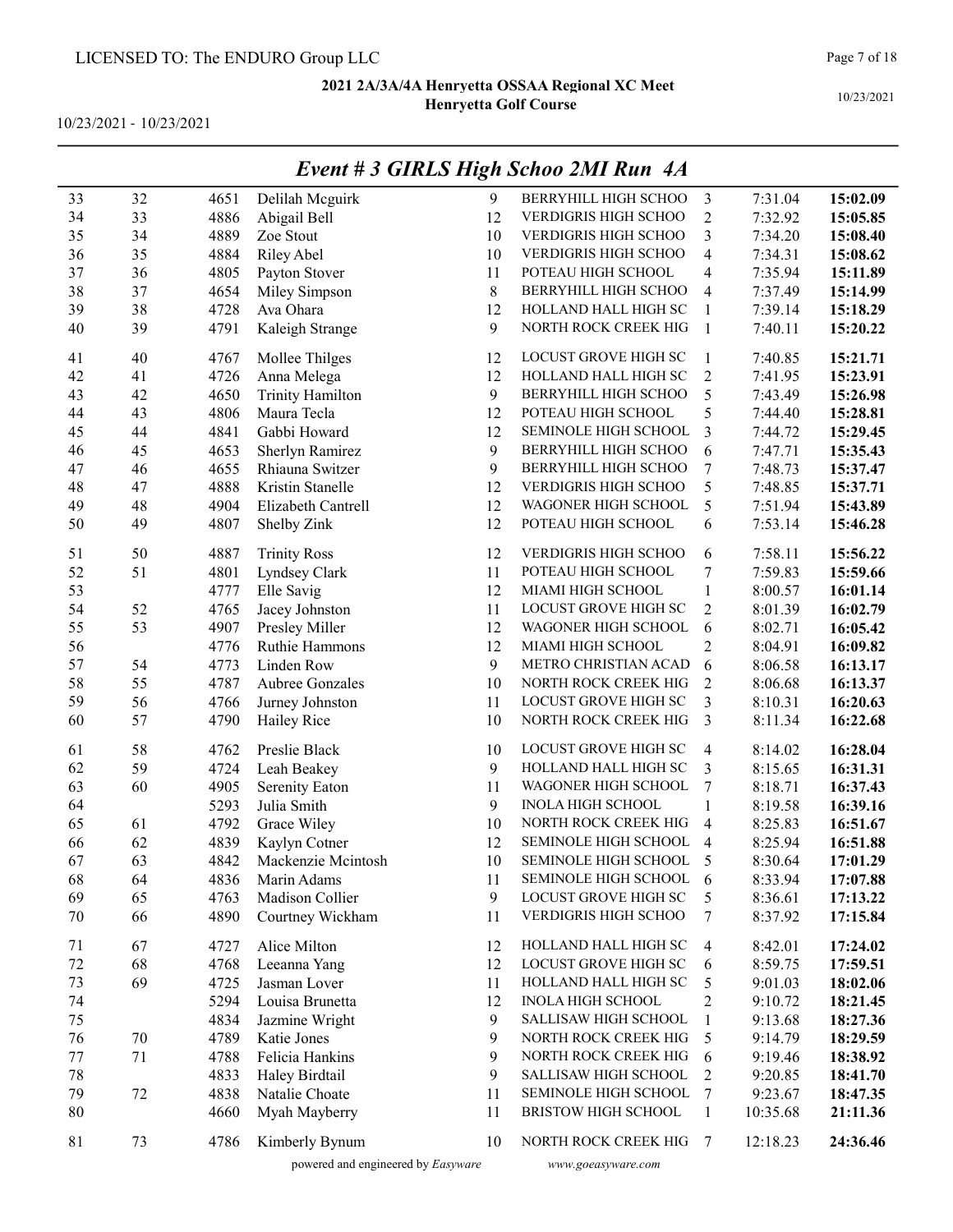10/23/2021 - 10/23/2021

## Event # 3 GIRLS High Schoo 2MI Run 4A

|--|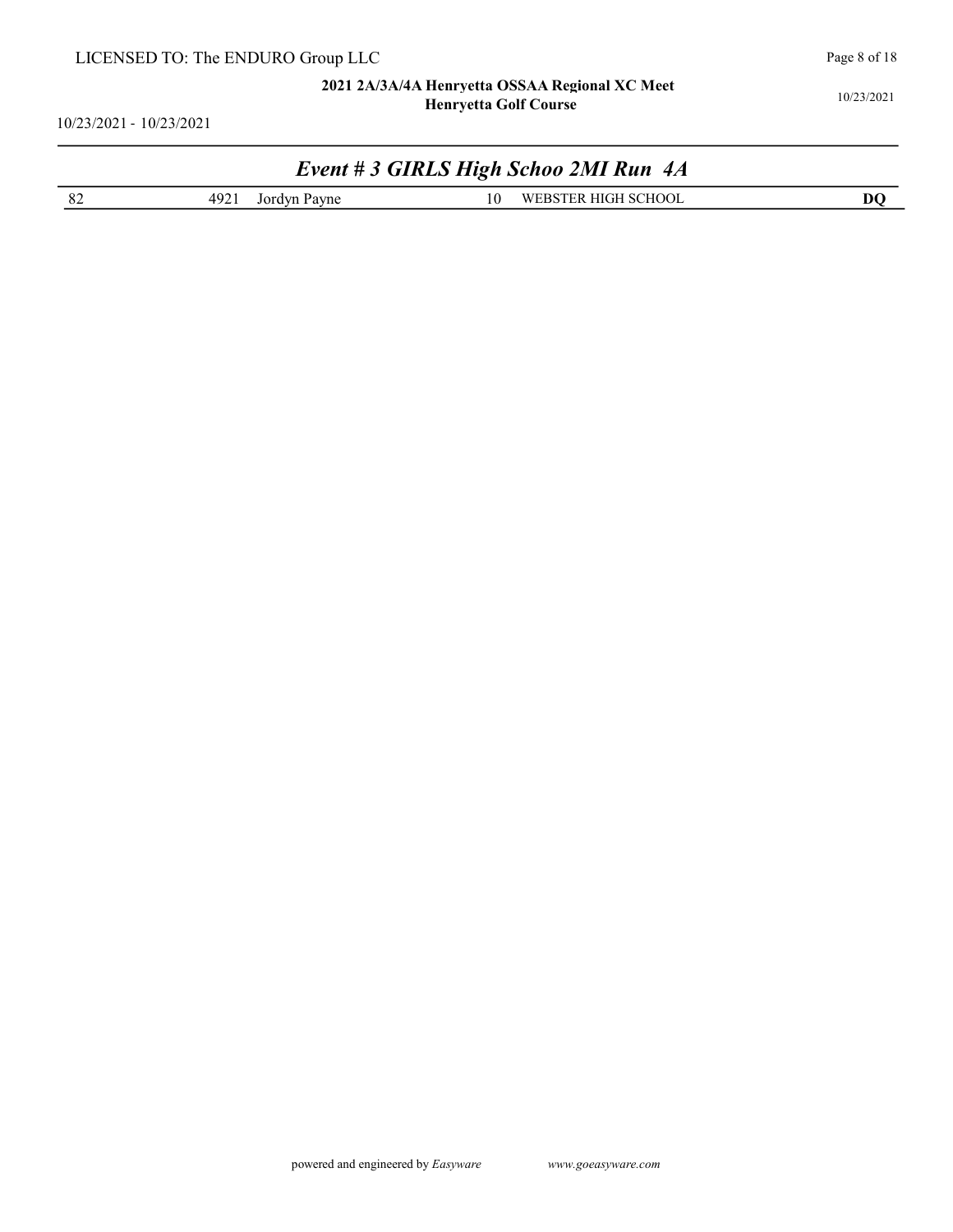Event # 4 BOYS High Schoo Run 4A

10/23/2021

10/23/2021 - 10/23/2021

| <b>PLACE</b>      |                             | <b>TEAM</b>        | <b>SCORE</b>                                  | <b>SCORERS</b>                       | <b>DISPLACERS</b>                            | TOP <sub>5</sub><br><b>TOTAL</b> | TOP <sub>5</sub><br><b>AVG/MI</b> | TOP <sub>5</sub><br><b>AVG</b> | TOP <sub>5</sub><br><b>SPLIT</b> |
|-------------------|-----------------------------|--------------------|-----------------------------------------------|--------------------------------------|----------------------------------------------|----------------------------------|-----------------------------------|--------------------------------|----------------------------------|
| 1                 | LINCOLN CHRISTIAN HI        |                    | 36                                            | $1 - 4 - 7 - 11 - 13$                | 14-29                                        | 1:30:31                          | 6:50.56                           | 18:06.15                       | 2:01                             |
| $\overline{c}$    | METRO CHRISTIAN ACAD        |                    | 91                                            | $6 - 15 - 22 - 23 - 25$              | 27-47                                        | 1:36:01                          | 7:13.17                           | 19:12.16                       | 1:35                             |
| 3                 | SEMINOLE HIGH SCHOOL        |                    | 97                                            | 9-12-17-24-35                        | 43-58                                        | 1:36:56                          | 7:48.66                           | 19:23.19                       | 1:39                             |
| 4                 | <b>CASCIA HALL HIGH SCH</b> |                    | 130                                           | 18-19-26-33-34                       | 41                                           | 1:38:54                          | 6:32.46                           | 19:46.89                       | 0:54                             |
| 5                 | POTEAU HIGH SCHOOL          |                    | 133                                           | 8-10-30-40-45                        | 56-57                                        | 1:39:22                          | 7:16.16                           | 19:52.37                       | 2:41                             |
| 6                 | HOLLAND HALL HIGH SC        |                    | 149                                           | 3-31-32-37-46                        | 48-66                                        | 1:39:54                          | 8:15.95                           | 19:58.71                       | 3:45                             |
| 7                 | <b>BERRYHILL HIGH SCHOO</b> |                    | 190                                           | 5-16-49-52-68                        | 69-79                                        | 1:43:38                          | 7:31.41                           | 20:43.52                       | 4:54                             |
| 8                 | <b>WAGONER HIGH SCHOOL</b>  |                    | 212                                           | 21-38-39-51-63                       | 65-73                                        | 1:45:14                          | 7:23.24                           | 21:02.85                       | 3:04                             |
| 9                 | NORTH ROCK CREEK HIG        |                    | 217                                           | 2-28-44-71-72                        | 74-77                                        | 1:45:46                          | 8:19.75                           | 21:09.26                       | 6:04                             |
|                   |                             |                    |                                               |                                      |                                              |                                  |                                   |                                |                                  |
| 10                | OOLOGAH-TALALA HIGH         |                    | 251                                           | 20-36-53-62-80                       |                                              | 1:50:05                          | 4:24.20                           | 22:01.03                       | 6:19                             |
| 11                | LOCUST GROVE HIGH SC        |                    | 290                                           | 50-54-59-60-67                       | 81                                           | 1:51:18                          | 8:08.63                           | 22:15.70                       | 1:18                             |
| 12                | MIAMI HIGH SCHOOL           |                    | 343                                           | 55-64-70-76-78                       | 84-85                                        | 1:57:04                          | 4:40.98                           | 23:24.90                       | 2:49                             |
| 13                | VERDIGRIS HIGH SCHOO        |                    | 343                                           | 42-61-75-82-83                       | 86                                           | 2:00:23                          | 7:25.57                           | 24:04.66                       | 5:36                             |
|                   | <b>OVERALL SCORE</b>        | <b>BIB</b>         |                                               |                                      | <b>TEAM</b>                                  |                                  | <b>PLACE ON</b>                   |                                |                                  |
| <b>PLACE</b><br>1 | <b>PLACE</b><br>1           | <b>NUM</b><br>5064 | <b>NAME</b><br>Andrew Smithwick               | <b>GRADE</b><br>$\mathbf{AGE}$<br>11 | LINCOLN CHRISTIAN HI                         |                                  | <b>TEAM</b><br>1                  | <b>AVG/MI</b><br>3:21.73       | <b>TIME</b><br>16:48.69          |
| $\overline{2}$    | $\overline{c}$              | 5101               | Jordan Coody                                  | 11                                   | NORTH ROCK CREEK HIG                         |                                  | $\mathbf{1}$                      | 3:31.11                        | 17:35.56                         |
| $\overline{3}$    | $\overline{3}$              | 5033               | Ike Walker                                    | 12                                   | HOLLAND HALL HIGH SC                         |                                  | 1                                 | 3:32.06                        | 17:40.32                         |
| 4                 | $\overline{\mathbf{4}}$     | 5059               | Jaxson Brooks                                 | 11                                   | LINCOLN CHRISTIAN HI                         |                                  | $\overline{2}$                    | 3:33.52                        | 17:47.62                         |
| 5                 | 5                           | 4955               | Mason Bickle                                  | 12                                   | BERRYHILL HIGH SCHOO                         |                                  | $\mathbf{1}$                      | 3:37.13                        | 18:05.66                         |
| 6                 | 6                           | 5079               | Carson Smith                                  | 12                                   | METRO CHRISTIAN ACAD                         |                                  | $\mathbf{1}$                      | 3:38.01                        | 18:10.06                         |
| $\overline{7}$    | $\overline{7}$              | 5063               | Ethan Martin                                  | 12                                   | LINCOLN CHRISTIAN HI                         |                                  | 3                                 | 3:38.98                        | 18:14.92                         |
| $\,8\,$           | $8\,$                       | 5123               | Stihl Snyder                                  | 11                                   | POTEAU HIGH SCHOOL                           |                                  | $\mathbf{1}$                      | 3:42.88                        | 18:34.41                         |
| 9                 | 9                           | 5160               | <b>Josh Armstrong</b>                         | 10                                   | SEMINOLE HIGH SCHOOL                         |                                  | $\mathbf{1}$<br>$\overline{2}$    | 3:44.39                        | 18:41.97                         |
| 10                | 10                          | 5119               | Ramiro Lucero                                 | 10                                   | POTEAU HIGH SCHOOL                           |                                  |                                   | 3:45.40                        | 18:47.01                         |
| 11                | 11                          | 5061               | Asher Harris                                  | 12                                   | LINCOLN CHRISTIAN HI                         |                                  | $\overline{4}$                    | 3:45.77                        | 18:48.89                         |
| 12                | 12                          | 5161               | Connor Childs                                 | 11                                   | SEMINOLE HIGH SCHOOL                         |                                  | $\overline{2}$                    | 3:45.84                        | 18:49.23                         |
| 13                | 13                          | 5060               | Lukas Bury                                    | 10                                   | LINCOLN CHRISTIAN HI                         |                                  | 5                                 | 3:46.13                        | 18:50.65                         |
| 14                | 14                          | 5065               | <b>Tyler Stine</b>                            | 11                                   | LINCOLN CHRISTIAN HI<br>METRO CHRISTIAN ACAD |                                  | 6                                 | 3:47.64                        | 18:58.20                         |
| 15<br>16          | 15<br>16                    | 5078<br>4959       | Owen Schwerdtfeger<br><b>Boston Weinstock</b> | 9<br>11                              | BERRYHILL HIGH SCHOO                         |                                  | $\overline{2}$<br>2               | 3:47.73<br>3:49.94             | 18:58.69<br>19:09.72             |
| 17                |                             | 5011               | Cooper Glasgow                                | 10                                   | FT GIBSON HIGH SCHOO                         |                                  |                                   | 3:51.68                        | 19:18.42                         |
| 18                | 17                          | 5165               | Yuro Sewell                                   | 10                                   | SEMINOLE HIGH SCHOOL                         |                                  | 3                                 | 3:51.97                        | 19:19.86                         |
| 19                | 18                          | 4978               | Jack Farrell                                  | 9                                    | CASCIA HALL HIGH SCH                         |                                  | 1                                 | 3:52.11                        | 19:20.55                         |
| 20                | 19                          | 4983               | Forrest Sipes                                 | 12                                   | CASCIA HALL HIGH SCH                         |                                  | 2                                 | 3:52.21                        | 19:21.06                         |
| 21                | 20                          | 5115               | Clint Stapleton                               | 11                                   | OOLOGAH-TALALA HIGH                          |                                  | 1                                 | 3:52.84                        | 19:24.23                         |
| 22                | 21                          | 5220               | James Coward                                  | 11                                   | WAGONER HIGH SCHOOL                          |                                  | $\mathbf{1}$                      | 3:53.82                        | 19:29.10                         |
| 23                | 22                          | 5076               | Luke Griesemer                                | 12                                   | METRO CHRISTIAN ACAD                         |                                  | 3                                 | 3:54.63                        | 19:33.15                         |
| 24                | 23                          | 5080               | JP Trook                                      | 12                                   | METRO CHRISTIAN ACAD                         |                                  | $\overline{4}$                    | 3:54.74                        | 19:33.73                         |
| 25                | 24                          | 5162               | Riley Khalil                                  | 12                                   | SEMINOLE HIGH SCHOOL                         |                                  | 4                                 | 3:56.65                        | 19:43.28                         |
| 26                | 25                          | 5074               | Brodie Bradshaw                               | 11                                   | METRO CHRISTIAN ACAD                         |                                  | 5                                 | 3:57.03                        | 19:45.18                         |
| 27                | 26                          | 4979               | Mike Lillie                                   | 11                                   | CASCIA HALL HIGH SCH                         |                                  | 3                                 | 3:57.67                        | 19:48.36                         |
| 28<br>29          | 27                          | 5075               | Xander Dawson                                 | 9                                    | METRO CHRISTIAN ACAD<br>NORTH ROCK CREEK HIG |                                  | 6                                 | 3:58.42                        | 19:52.12                         |
| 30                | 28<br>29                    | 5098<br>5062       | Elijah Bloyed<br>Ben Himaya                   | 12<br>12                             | LINCOLN CHRISTIAN HI                         |                                  | $\overline{c}$<br>7               | 3:58.89<br>3:58.96             | 19:54.49<br>19:54.81             |
|                   |                             |                    |                                               |                                      |                                              |                                  |                                   |                                |                                  |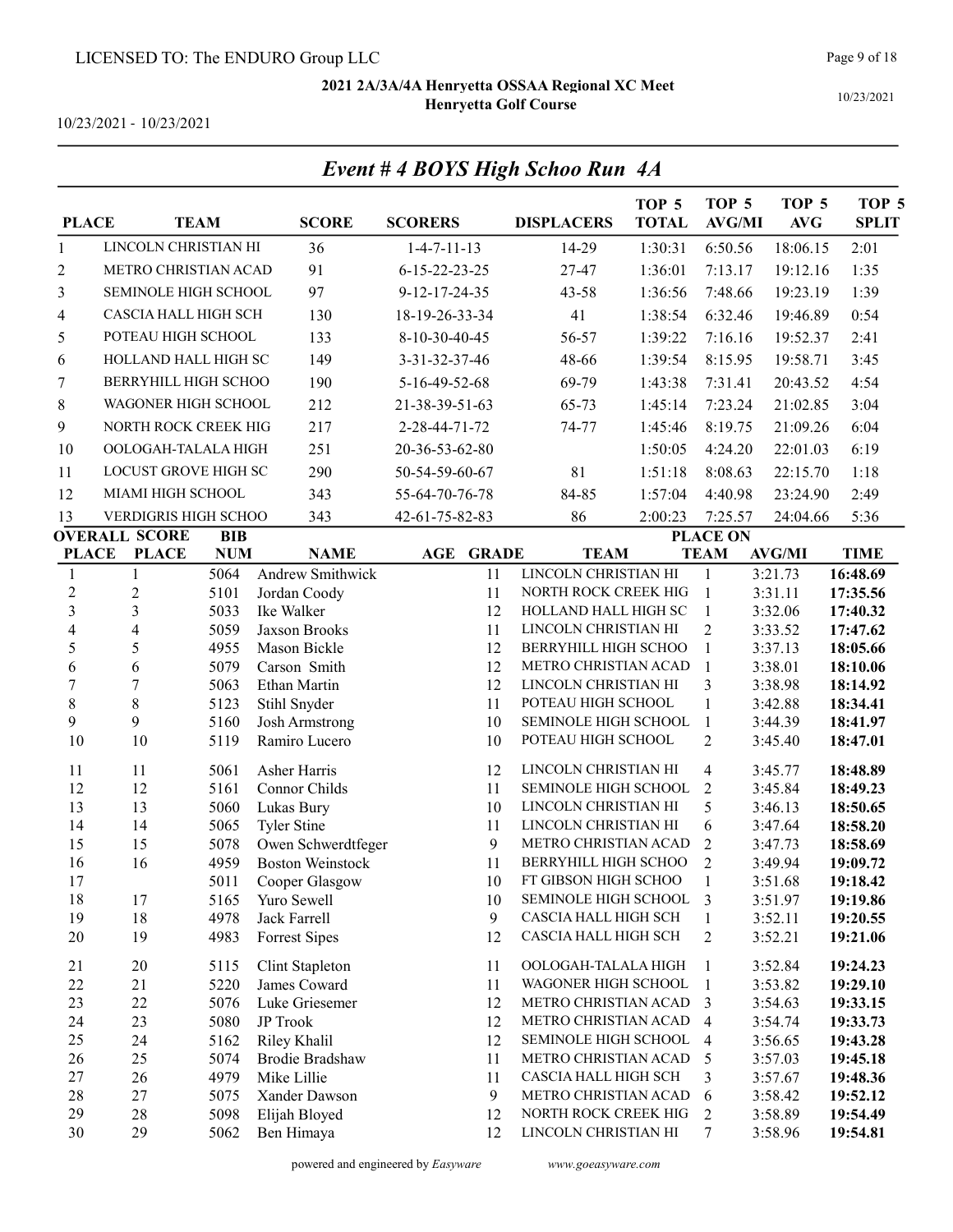10/23/2021 - 10/23/2021

|    |    |      |                       |    | $L$ veni # 4 DOTS Tugn Schoo Kun $A$ A |                         |         |          |
|----|----|------|-----------------------|----|----------------------------------------|-------------------------|---------|----------|
| 31 | 30 | 5118 | <b>Riley Gastelum</b> | 12 | POTEAU HIGH SCHOOL                     | 3                       | 3:59.23 | 19:56.17 |
| 32 | 31 | 5029 | Oscar Ichinose        | 11 | HOLLAND HALL HIGH SC                   | $\sqrt{2}$              | 4:00.13 | 20:00.65 |
| 33 | 32 | 5031 | Luke Nowlin           | 10 | HOLLAND HALL HIGH SC                   | 3                       | 4:01.64 | 20:08.23 |
| 34 | 33 | 4980 | <b>Ben Phelps</b>     | 9  | CASCIA HALL HIGH SCH                   | $\overline{\mathbf{4}}$ | 4:01.85 | 20:09.28 |
| 35 | 34 | 4984 | William Soranno       | 9  | CASCIA HALL HIGH SCH                   | 5                       | 4:03.04 | 20:15.20 |
| 36 | 35 | 5163 | Kadin Marshall        | 10 | SEMINOLE HIGH SCHOOL                   | 5                       | 4:04.32 | 20:21.61 |
| 37 | 36 | 5112 | Jace Jansen           | 12 | OOLOGAH-TALALA HIGH                    | $\overline{2}$          | 4:07.09 | 20:35.45 |
| 38 | 37 | 5027 | Michael Cameron       | 9  | HOLLAND HALL HIGH SC                   | $\overline{4}$          | 4:07.77 | 20:38.87 |
| 39 | 38 | 5218 | Dominique Chumley     | 11 | WAGONER HIGH SCHOOL                    | $\overline{2}$          | 4:08.44 | 20:42.22 |
| 40 | 39 | 5216 | Gabriel Alsip         | 12 | WAGONER HIGH SCHOOL                    | 3                       | 4:09.29 | 20:46.47 |
| 41 | 40 | 5121 | Andrew Riley          | 11 | POTEAU HIGH SCHOOL                     | $\overline{4}$          | 4:09.69 | 20:48.47 |
| 42 | 41 | 4981 | Rahul Rajesh          | 12 | CASCIA HALL HIGH SCH                   | 6                       | 4:09.94 | 20:49.73 |
| 43 | 42 | 5211 | Samuel Gillis         | 12 | VERDIGRIS HIGH SCHOO                   | $\mathbf{1}$            | 4:13.26 | 21:06.34 |
| 44 | 43 | 5164 | Aaron Miller          | 10 | SEMINOLE HIGH SCHOOL                   | 6                       | 4:13.63 | 21:08.16 |
| 45 | 44 | 5102 | Rocky Hobia           | 9  | NORTH ROCK CREEK HIG                   | 3                       | 4:14.14 | 21:10.73 |
| 46 | 45 | 5120 | Alex Martinez         | 10 | POTEAU HIGH SCHOOL                     | 5                       | 4:15.16 | 21:15.81 |
| 47 | 46 | 5032 | Andrew Silvestri      | 11 | HOLLAND HALL HIGH SC                   | 5                       | 4:17.10 | 21:25.50 |
| 48 | 47 | 5077 | Zach Millspaugh       | 10 | METRO CHRISTIAN ACAD                   | $\boldsymbol{7}$        | 4:19.16 | 21:35.80 |
| 49 | 48 | 5028 | Noel Hosterman        | 11 | HOLLAND HALL HIGH SC                   | 6                       | 4:19.43 | 21:37.16 |
| 50 | 49 | 4960 | Joey Wise             | 11 | BERRYHILL HIGH SCHOO                   | 3                       | 4:19.71 | 21:38.56 |
| 51 | 50 | 5066 | <b>Tony Barrett</b>   | 10 | LOCUST GROVE HIGH SC                   | 1                       | 4:20.11 | 21:40.56 |
| 52 | 51 | 5221 | Chantry Laboube       | 10 | WAGONER HIGH SCHOOL                    | $\overline{4}$          | 4:20.57 | 21:42.85 |
| 53 | 52 | 4954 | Joseph Axsom          | 11 | BERRYHILL HIGH SCHOO                   | $\overline{4}$          | 4:20.69 | 21:43.45 |
| 54 | 53 | 5111 | Caden Davis           | 11 | OOLOGAH-TALALA HIGH                    | 3                       | 4:22.11 | 21:50.58 |
| 55 | 54 | 5067 | Luis Barrios          | 10 | LOCUST GROVE HIGH SC                   | $\overline{2}$          | 4:23.77 | 21:58.87 |
| 56 | 55 | 5084 | Damon Dillingham      | 11 | MIAMI HIGH SCHOOL                      | $\mathbf{1}$            | 4:24.95 | 22:04.76 |
| 57 | 56 | 5122 | Dominic Smith         | 10 | POTEAU HIGH SCHOOL                     | $\sqrt{6}$              | 4:26.66 | 22:13.31 |
| 58 | 57 | 5117 | Tyler Baker           | 10 | POTEAU HIGH SCHOOL                     | $\tau$                  | 4:26.74 | 22:13.72 |
| 59 | 58 | 5166 | <b>Trever Steinle</b> | 9  | SEMINOLE HIGH SCHOOL                   | $\tau$                  | 4:26.92 | 22:14.62 |
| 60 | 59 | 5068 | Jackson Blair         | 11 | LOCUST GROVE HIGH SC                   | 3                       | 4:27.12 | 22:15.63 |
| 61 | 60 | 5069 | Jackson Collier       | 11 | LOCUST GROVE HIGH SC                   | $\overline{4}$          | 4:28.82 | 22:24.14 |
| 62 |    | 5151 | Cale Abbott           | 12 | SALLISAW HIGH SCHOOL                   | $\mathbf{1}$            | 4:29.42 | 22:27.14 |
| 63 | 61 | 5209 | Sawyer Bellar         | 9  | VERDIGRIS HIGH SCHOO                   | $\overline{2}$          | 4:29.55 | 22:27.76 |
| 64 | 62 | 5113 | Ty Lewis              | 10 | OOLOGAH-TALALA HIGH                    | $\overline{4}$          | 4:30.19 | 22:30.98 |
| 65 | 63 | 5217 | Harley Baker          | 10 | WAGONER HIGH SCHOOL                    | 5                       | 4:30.72 | 22:33.64 |
| 66 | 64 | 5087 | Spencer Smith         | 11 | MIAMI HIGH SCHOOL                      | $\overline{c}$          | 4:31.34 | 22:36.71 |
| 67 | 65 | 5219 | Tristan Collier       | 10 | WAGONER HIGH SCHOOL                    | 6                       | 4:34.57 | 22:52.86 |
| 68 | 66 | 5030 | Johnny Myers          | 9  | HOLLAND HALL HIGH SC                   | 7                       | 4:35.39 | 22:56.99 |
| 69 | 67 | 5071 | <b>Dylan Torres</b>   | 12 | LOCUST GROVE HIGH SC                   | 5                       | 4:35.86 | 22:59.30 |
| 70 | 68 | 4957 | Daniel Morgan         | 11 | BERRYHILL HIGH SCHOO                   | 5                       | 4:36.04 | 23:00.21 |
| 71 | 69 | 4958 | Jaxon Rotert          | 9  | BERRYHILL HIGH SCHOO                   | 6                       | 4:36.65 | 23:03.26 |
| 72 | 70 | 5081 | Jordy Andres          | 10 | MIAMI HIGH SCHOOL                      | 3                       | 4:38.74 | 23:13.71 |
| 73 |    | 5009 | Cooper Crawley        | 9  | FT GIBSON HIGH SCHOO                   | $\overline{c}$          | 4:40.46 | 23:22.31 |
| 74 | 71 | 5100 | Tate Conner           | 11 | NORTH ROCK CREEK HIG                   | $\overline{4}$          | 4:41.13 | 23:25.67 |
| 75 |    | 5235 | Abel Ladd             | 11 | WEBSTER HIGH SCHOOL                    | $\mathbf{1}$            | 4:41.17 | 23:25.87 |
| 76 | 72 | 5104 | Josh Robertson        | 12 | NORTH ROCK CREEK HIG                   | 5                       | 4:43.97 | 23:39.86 |
| 77 | 73 | 5222 | Cole Mccorkell        | 9  | WAGONER HIGH SCHOOL                    | 7                       | 4:46.05 | 23:50.26 |
| 78 | 74 | 5099 | Will Lake             | 11 | NORTH ROCK CREEK HIG                   | 6                       | 4:46.82 | 23:54.11 |
| 79 | 75 | 5215 | Joseph Wilmoth        | 11 | VERDIGRIS HIGH SCHOO                   | 3                       | 4:48.37 | 24:01.88 |
|    |    |      |                       |    |                                        |                         |         |          |

## Event # 4 BOYS High Schoo Run 4A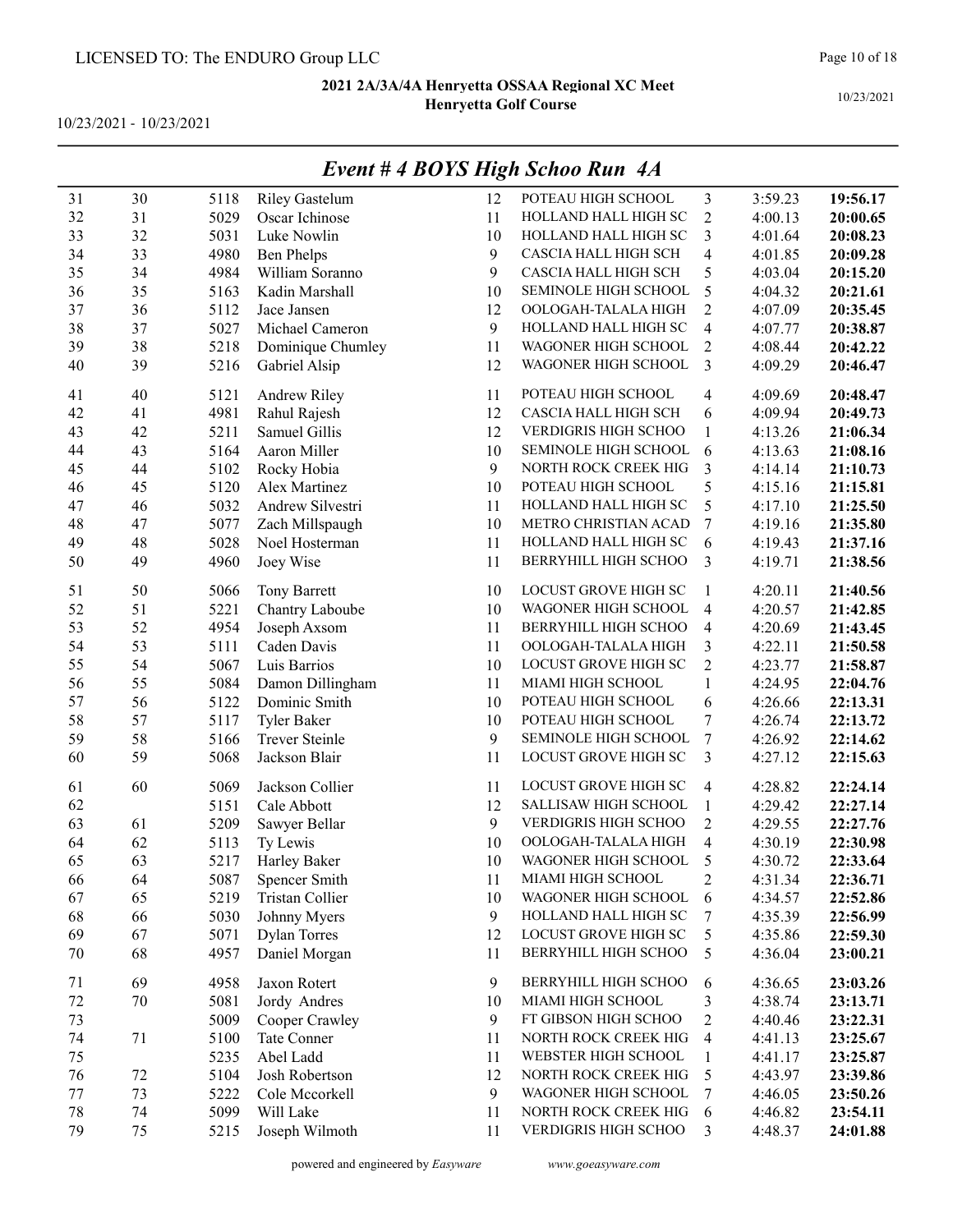10/23/2021 - 10/23/2021

|    | EVENI # 4 DUIS FIIGN SCNOO KUN 4A |      |                       |    |                             |   |         |          |  |  |  |  |  |
|----|-----------------------------------|------|-----------------------|----|-----------------------------|---|---------|----------|--|--|--|--|--|
| 80 | 76                                | 5086 | Kevin Ramirez         | 10 | MIAMI HIGH SCHOOL           | 4 | 4:50.96 | 24:14.81 |  |  |  |  |  |
| 81 | 77                                | 5103 | Riley Motrych         | 9  | NORTH ROCK CREEK HIG        | 7 | 4:55.84 | 24:39.24 |  |  |  |  |  |
| 82 | 78                                | 5083 | <b>Tyson Belt</b>     | 11 | MIAMI HIGH SCHOOL           | 5 | 4:58.90 | 24:54.51 |  |  |  |  |  |
| 83 | 79                                | 4956 | Brayden Belk          | 9  | BERRYHILL HIGH SCHOO        | 7 | 5:05.50 | 25:27.54 |  |  |  |  |  |
| 84 | 80                                | 5114 | Kaden Miller          | 9  | OOLOGAH-TALALA HIGH         | 5 | 5:08.79 | 25:43.95 |  |  |  |  |  |
| 85 |                                   | 4961 | <b>Bryson Barnett</b> | 9  | <b>BRISTOW HIGH SCHOOL</b>  |   | 5:09.18 | 25:45.94 |  |  |  |  |  |
| 86 | 81                                | 5070 | Victor Rubio          | 11 | LOCUST GROVE HIGH SC        | 6 | 5:12.15 | 26:00.75 |  |  |  |  |  |
| 87 | 82                                | 5213 | Matthew Hoover        | 12 | VERDIGRIS HIGH SCHOO        | 4 | 5:12.96 | 26:04.84 |  |  |  |  |  |
| 88 |                                   | 5010 | Karl Garrett          | 10 | FT GIBSON HIGH SCHOO        | 3 | 5:18.86 | 26:34.33 |  |  |  |  |  |
| 89 |                                   | 4966 | Garrett Lundberg      | 12 | <b>BRISTOW HIGH SCHOOL</b>  | 2 | 5:18.91 | 26:34.56 |  |  |  |  |  |
| 90 |                                   | 4965 | Court Hallman         | 12 | <b>BRISTOW HIGH SCHOOL</b>  | 3 | 5:19.32 | 26:36.60 |  |  |  |  |  |
| 91 | 83                                | 5214 | Dillon Nichols        | 11 | VERDIGRIS HIGH SCHOO        | 5 | 5:20.49 | 26:42.48 |  |  |  |  |  |
| 92 |                                   | 4967 | Johnathan Montgomery  | 10 | <b>BRISTOW HIGH SCHOOL</b>  | 4 | 5:24.80 | 27:04.01 |  |  |  |  |  |
| 93 | 84                                | 5082 | Trevor Belt           | 10 | MIAMI HIGH SCHOOL           | 6 | 5:39.22 | 28:16.14 |  |  |  |  |  |
| 94 | 85                                | 5085 | Juan Gonzalez         | 10 | MIAMI HIGH SCHOOL           | 7 | 5:58.15 | 29:50.79 |  |  |  |  |  |
| 95 | 86                                | 5210 | Preston Johnson       | 11 | <b>VERDIGRIS HIGH SCHOO</b> | 6 | 6:13.08 | 31:05.40 |  |  |  |  |  |

## Event # 4 BOYS High Schoo Run 4A

Page 11 of 18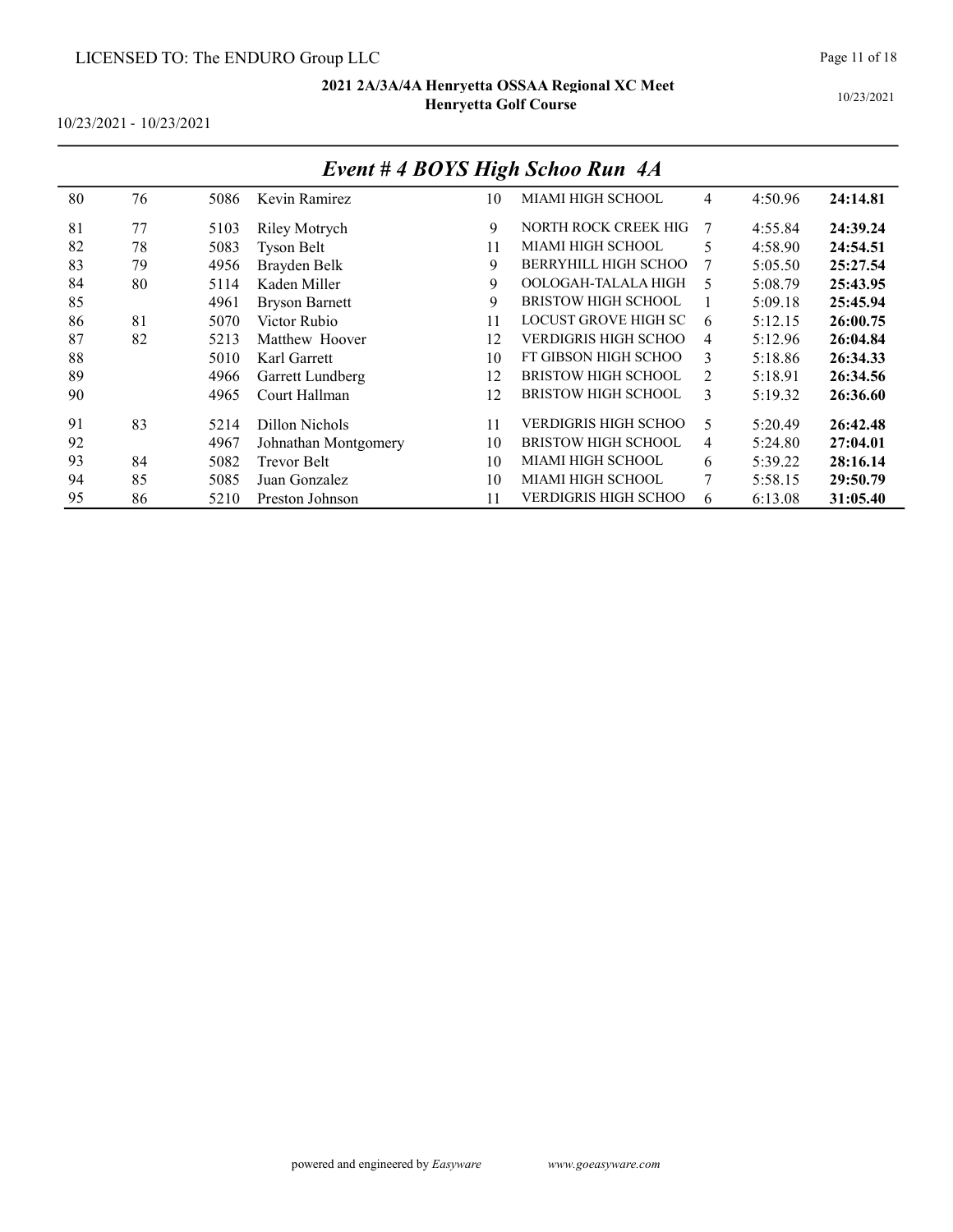10/23/2021

10/23/2021 - 10/23/2021

| <b>PLACE</b>                   |                           | <b>TEAM</b>  | <b>SCORE</b>                         | <b>SCORERS</b>                 | <b>DISPLACERS</b>                        | TOP 5<br><b>TOTAL</b> | TOP <sub>5</sub><br><b>AVG/MI</b> | TOP <sub>5</sub><br><b>AVG</b> | TOP <sub>5</sub><br><b>SPLIT</b> |
|--------------------------------|---------------------------|--------------|--------------------------------------|--------------------------------|------------------------------------------|-----------------------|-----------------------------------|--------------------------------|----------------------------------|
| $\mathbf{1}$                   | WARNER HIGH SCHOOL        |              | 39                                   | $1 - 2 - 6 - 14 - 16$          | $23 - 71$                                | 1:15:04               | 7:30.42                           | 15:00.84                       | 1:48                             |
| 2                              | CHELSEA HIGH SCHOOL       |              | 51                                   | $3 - 5 - 11 - 15 - 17$         |                                          | 1:16:36               | 7:39.63                           | 15:19.27                       | 1:16                             |
| 3                              | KONAWA HIGH SCHOOL        |              | 93                                   | 8-13-20-22-30                  | 39                                       | 1:19:38               | 7:57.76                           | 15:55.52                       | 1:38                             |
| 4                              | CALVIN HIGH SCHOOL        |              | 141                                  | 18-19-26-35-43                 |                                          | 1:23:51               | 8:23.08                           | 16:46.16                       | 2:08                             |
| 5                              | CHOUTEAU - MAZIE HIG      |              | 161                                  | 4-28-38-41-50                  |                                          | 1:25:09               | 8:30.88                           | 17:01.76                       | 3:40                             |
| 6                              | COLCORD HIGH SCHOOL       |              | 172                                  | 7-21-27-55-62                  | 66                                       | 1:26:53               | 8:41.30                           | 17:22.60                       | 4:47                             |
| 7                              | STUART HIGH SCHOOL        |              | 188                                  | 25-32-40-44-47                 | 49-59                                    | 1:27:47               | 8:46.66                           | 17:33.32                       | 1:53                             |
| 8                              | MOUNDS HIGH SCHOOL        |              | 188                                  | 10-12-37-57-72                 |                                          | 1:30:39               | 9:03.88                           | 18:07.77                       | 7:35                             |
|                                | WYANDOTTE HIGH SCHOO      |              |                                      |                                |                                          |                       |                                   |                                |                                  |
| 9                              |                           |              | 194                                  | 9-36-42-53-54                  |                                          | 1:28:08               | 8:48.83                           | 17:37.66                       | 3:48                             |
| 10                             | <b>RATTAN HIGH SCHOOL</b> |              | 222                                  | 31-34-46-51-60                 | 69                                       | 1:30:37               | 9:03.66                           | 18:07.32                       | 2:54                             |
| 11                             | STROUD HIGH SCHOOL        |              | 250                                  | 24-33-58-65-70                 | 73                                       | 1:36:09               | 9:36.92                           | 19:13.85                       | 6:11                             |
| 12                             | <b>BUTNER HIGH SCHOOL</b> |              | 253                                  | 29-45-48-63-68                 | 74-75                                    | 1:35:51               | 9:35.05                           | 19:10.10                       | 5:24                             |
| 13                             | WISTER HIGH SCHOOL        |              | 300                                  | 52-56-61-64-67                 |                                          | 1:40:08               | 10:00.75                          | 20:01.50                       | 3:26                             |
|                                | <b>OVERALL SCORE</b>      | <b>BIB</b>   |                                      |                                |                                          |                       | <b>PLACE ON</b>                   |                                |                                  |
| <b>PLACE</b>                   | <b>PLACE</b>              | <b>NUM</b>   | <b>NAME</b>                          | <b>GRADE</b><br>$\mathbf{AGE}$ | <b>TEAM</b><br>OKTAHA HIGH SCHOOL        |                       | <b>TEAM</b>                       | <b>AVG/MI</b>                  | <b>TIME</b>                      |
| $\mathbf{1}$<br>$\overline{c}$ |                           | 4797<br>4923 | Miley Holt<br>Mackenzie Hendrix      | 9<br>12                        | WESLEYAN CHRISTIAN H                     |                       | $\mathbf{1}$<br>1                 | 6:37.75<br>6:53.13             | 13:15.50<br>13:46.26             |
| $\overline{\mathbf{3}}$        |                           | 4922         | Maryann Alvey                        | 10                             | WESLEYAN CHRISTIAN H                     |                       | $\overline{2}$                    | 6:53.84                        | 13:47.69                         |
| $\overline{\mathcal{L}}$       |                           | 4857         | Carlee Gayler                        | 9                              | STONEWALL HIGH SCHOO                     |                       | $\overline{1}$                    | 7:00.93                        | 14:01.86                         |
| 5                              | 1                         | 4914         | Jordan Jackson                       | 9                              | WARNER HIGH SCHOOL                       |                       | 1                                 | 7:02.18                        | 14:04.37                         |
| 6                              |                           | 4860         | Lilly Wyche                          | 9                              | STONEWALL HIGH SCHOO                     |                       | $\overline{2}$                    | 7:10.86                        | 14:21.73                         |
| $\overline{7}$                 | $\overline{2}$            | 4913         | Karlee Hart                          | 12                             | WARNER HIGH SCHOOL                       |                       | $\overline{2}$                    | 7:12.87                        | 14:25.74                         |
| 8                              |                           | 4829         | <b>Brylee Meeks</b>                  | 9                              | RIPLEY HIGH SCHOOL                       |                       | $\mathbf{1}$                      | 7:13.60                        | 14:27.21                         |
| 9                              |                           | 4795         | Ryleigh Bacon                        | 10                             | OKTAHA HIGH SCHOOL                       |                       | $\sqrt{2}$                        | 7:15.71                        | 14:31.42                         |
| 10                             |                           | 4796         | Faith Blackwell                      | 10                             | OKTAHA HIGH SCHOOL                       |                       | 3                                 | 7:15.99                        | 14:31.98                         |
| 11                             |                           | 4717         | Hallie Kinion                        | 10                             | <b>GORE HIGH SCHOOL</b>                  |                       | 1                                 | 7:16.72                        | 14:33.45                         |
| 12                             | 3                         | 4698         | Tylea Jones                          | 10                             | CHELSEA HIGH SCHOOL                      |                       | $\mathbf{1}$                      | 7:19.41                        | 14:38.83                         |
| 13                             | $\overline{4}$            | 4704         | Chesney Inglett                      | 10                             | CHOUTEAU - MAZIE HIG                     |                       | $\mathbf{1}$                      | 7:24.60                        | 14:49.20                         |
| 14                             | 5                         | 4696         | Jaclyn Draeger                       | 10                             | CHELSEA HIGH SCHOOL                      |                       | $\mathbf{2}$                      | 7:24.97                        | 14:49.95                         |
| 15                             | 6                         | 4916         | Allison Todd                         | 9                              | WARNER HIGH SCHOOL                       |                       | 3                                 | 7:27.50                        | 14:55.00                         |
| 16<br>17                       |                           | 4753<br>4709 | Angelle Jimenez<br>Mattison Hamilton | 12<br>11                       | LATTA HIGH SCHOOL<br>COLCORD HIGH SCHOOL |                       | 1<br>1                            | 7:32.73                        | 15:05.46<br>15:07.61             |
| 18                             | 7                         | 4929         | <b>Allison Blagg</b>                 | 12                             | WHITESBORO HIGH SCHO                     |                       | -1                                | 7:33.80<br>7:33.97             | 15:07.95                         |
| 19                             | 8                         | 4751         | Tyra Yahola                          | 12                             | KONAWA HIGH SCHOOL                       |                       | $\mathbf{1}$                      | 7:34.80                        | 15:09.60                         |
| 20                             | 9                         | 4944         | Josilynn Wyrick                      | 9                              | WYANDOTTE HIGH SCHOC 1                   |                       |                                   | 7:35.10                        | 15:10.21                         |
| 21                             |                           | 4643         | Kat Osterberger                      | 11                             | AFTON HIGH SCHOOL                        |                       | $\mathbf{1}$                      | 7:35.22                        | 15:10.44                         |
| 22                             | 10                        | 4783         | Kaydee Nunn                          | 9                              | MOUNDS HIGH SCHOOL                       |                       | $\mathbf{1}$                      | 7:39.86                        | 15:19.73                         |
| 23                             | 11                        | 4697         | Baylee Imhoff                        | 10                             | CHELSEA HIGH SCHOOL                      |                       | 3                                 | 7:41.19                        | 15:22.39                         |
| 24                             | 12                        | 4782         | Cali Jones                           | 10                             | MOUNDS HIGH SCHOOL                       |                       | $\overline{c}$                    | 7:42.81                        | 15:25.63                         |
| 25                             | 13                        | 4746         | Hannah Gee                           | 11                             | KONAWA HIGH SCHOOL                       |                       | $\overline{c}$                    | 7:44.84                        | 15:29.69                         |
| 26                             | 14                        | 4911         | Lexi Chesser                         | 9                              | WARNER HIGH SCHOOL                       |                       | $\overline{4}$                    | 7:53.15                        | 15:46.31                         |
| 27                             | 15                        | 4700         | Sabrina Milam                        | 12                             | CHELSEA HIGH SCHOOL                      |                       | $\overline{4}$                    | 7:55.01                        | 15:50.03                         |
| 28                             |                           | 4800         | Micah McNeil                         | 10                             | PAWHUSKA HIGH SCHOOL 1                   |                       |                                   | 7:56.31                        | 15:52.63                         |
| 29                             | 16                        | 4910         | Harlie Chesser                       | 10                             | WARNER HIGH SCHOOL                       |                       | 5                                 | 7:56.40                        | 15:52.80                         |
| 30                             | 17                        | 4699         | Avery Lawhorn                        | 9                              | CHELSEA HIGH SCHOOL                      |                       | 5                                 | 7:57.57                        | 15:55.15                         |

## Event # 5 GIRLS High Schoo 2MI Run 2A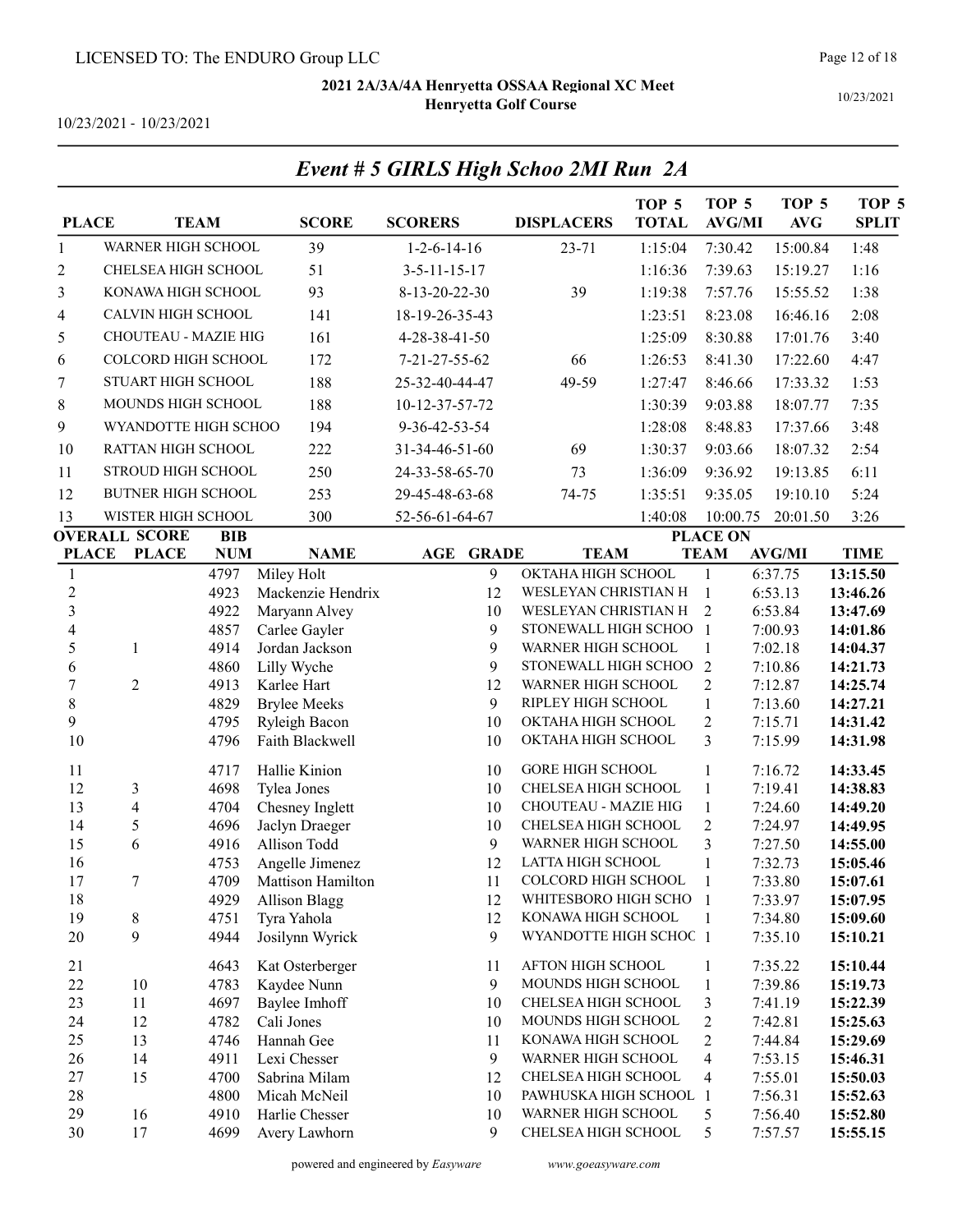10/23/2021 - 10/23/2021

|        |        |      |                       |                | $E$ veni + 3 GIRLS $H$ igh Schoo $Z$ nii Kun $Z$ A |                         |         |          |
|--------|--------|------|-----------------------|----------------|----------------------------------------------------|-------------------------|---------|----------|
| 31     | 18     | 4671 | Rachel Janda          | 11             | CALVIN HIGH SCHOOL                                 | $\mathbf{1}$            | 7:58.51 | 15:57.02 |
| 32     | 19     | 4670 | Mena Harrison         | 11             | CALVIN HIGH SCHOOL                                 | $\overline{c}$          | 7:59.12 | 15:58.24 |
| 33     | $20\,$ | 4749 | Brianna Porter        | 12             | KONAWA HIGH SCHOOL                                 | 3                       | 8:01.52 | 16:03.04 |
| 34     |        | 4937 | Kenlie Miller         | 9              | WRIGHT CITY HIGH SCH                               | $\,1$                   | 8:01.68 | 16:03.37 |
| 35     | 21     | 4707 | Abby Abernathy        | 10             | COLCORD HIGH SCHOOL                                | $\overline{2}$          | 8:03.31 | 16:06.63 |
| 36     | 22     | 4747 | Lydia Gee             | 9              | KONAWA HIGH SCHOOL                                 | $\overline{\mathbf{4}}$ | 8:03.44 | 16:06.89 |
| 37     |        | 5298 | Hailey Lalli          | 9              | SAVANNA HIGH SCHOOL                                | $\,1$                   | 8:03.67 | 16:07.35 |
| 38     |        | 4642 | Abby Osterberger      | 9              | AFTON HIGH SCHOOL                                  | $\overline{c}$          | 8:04.88 | 16:09.77 |
| 39     | 23     | 4915 | Rachel Moses          | 10             | WARNER HIGH SCHOOL                                 | 6                       | 8:05.07 | 16:10.14 |
| 40     | 24     | 4864 | KayLyn Baker          | 12             | STROUD HIGH SCHOOL                                 | $\mathbf{1}$            | 8:10.56 | 16:21.12 |
| 41     |        | 4835 | Rosa Vega             | 12             | SANTA FE SOUTH PATHW                               | $\mathbf{1}$            | 8:12.41 | 16:24.83 |
| 42     |        | 5302 | Joel Factor           | $\mathbf{9}$   | MOSS HIGH SCHOOL                                   | $\mathbf{1}$            | 8:13.65 | 16:27.31 |
| 43     | 25     | 4875 | Taloa Ott             | 12             | STUART HIGH SCHOOL                                 | $\mathbf{1}$            | 8:16.90 | 16:33.80 |
| 44     | 26     | 4668 | Nariah Bump           | 10             | CALVIN HIGH SCHOOL                                 | 3                       | 8:17.27 | 16:34.55 |
| 45     | 27     | 4708 | Shanie Barbee         | 11             | COLCORD HIGH SCHOOL                                | 3                       | 8:18.65 | 16:37.30 |
| 46     | 28     | 4702 | Audra Coblentz        | $\mathfrak{g}$ | CHOUTEAU - MAZIE HIG                               | $\overline{c}$          | 8:18.75 | 16:37.51 |
| 47     | 29     | 4664 | Lauren Mcdowell       | 11             | <b>BUTNER HIGH SCHOOL</b>                          | $\,1$                   | 8:19.94 | 16:39.88 |
| 48     |        | 4917 | Cheyanne Herrier      | $\mathbf{9}$   | WEBBERS FALLS HIGH S                               | $\mathbf{1}$            | 8:20.82 | 16:41.64 |
| 49     | 30     | 4750 | Malena Whitekiller    | 10             | KONAWA HIGH SCHOOL                                 | 5                       | 8:24.21 | 16:48.42 |
| 50     | 31     | 4810 | Keeley Johnson        | 12             | RATTAN HIGH SCHOOL                                 | $\mathbf{1}$            | 8:25.44 | 16:50.88 |
| 51     | 32     | 4876 | Joey Steele           | 9              | STUART HIGH SCHOOL                                 | 2                       | 8:26.62 | 16:53.25 |
| 52     | 33     | 4867 | Cianna Johnson        | 9              | STROUD HIGH SCHOOL                                 | $\overline{c}$          | 8:30.79 | 17:01.59 |
| 53     |        | 4793 | Sophie Allen          | 9              | OKEMAH HIGH SCHOOL                                 | $\,1$                   | 8:33.71 | 17:07.43 |
| 54     | 34     | 4811 | Dakota Logan          | 10             | RATTAN HIGH SCHOOL                                 | $\overline{c}$          | 8:36.23 | 17:12.47 |
| 55     | 35     | 4669 | Allie Harrison        | 12             | CALVIN HIGH SCHOOL                                 | $\overline{\mathbf{4}}$ | 8:37.82 | 17:15.64 |
| 56     | 36     | 4939 | Addison Campbell      | $\mathbf{9}$   | WYANDOTTE HIGH SCHOC 2                             |                         | 8:41.26 | 17:22.53 |
| 57     | 37     | 4784 | Tayah Steinman        | 9              | MOUNDS HIGH SCHOOL                                 | 3                       | 8:44.09 | 17:28.19 |
| 58     | 38     | 4701 | Kaylee Blake          | $\mathbf{9}$   | CHOUTEAU - MAZIE HIG                               | $\overline{\mathbf{3}}$ | 8:46.54 | 17:33.09 |
| 59     | 39     | 4748 | Kristin Johnson       | 11             | KONAWA HIGH SCHOOL                                 | 6                       | 8:47.03 | 17:34.06 |
| 60     | 40     | 4870 | Braelyn Blasengame    | 12             | STUART HIGH SCHOOL                                 | 3                       | 8:48.73 | 17:37.46 |
| 61     |        | 4798 | Marion Mccartney      | 9              | PAWHUSKA HIGH SCHOOL 2                             |                         | 8:48.95 | 17:37.90 |
| 62     | 41     | 4706 | <b>Emily Miller</b>   | 10             | CHOUTEAU - MAZIE HIG                               | 4                       | 8:49.87 | 17:39.75 |
| 63     | 42     | 4941 | Josie Hart            | 9              | WYANDOTTE HIGH SCHOC 3                             |                         | 8:50.00 | 17:40.00 |
| 64     |        | 4924 | Charli Martz          | 12             | WESLEYAN CHRISTIAN H                               | 3                       | 8:59.77 | 17:59.54 |
| 65     | 43     | 4674 | Andi Winningham       | 9              | CALVIN HIGH SCHOOL                                 | 5                       | 9:02.68 | 18:05.37 |
| 66     | 44     | 4872 | <b>Addisyn Dalton</b> | 12             | STUART HIGH SCHOOL                                 | 4                       | 9:07.20 | 18:14.41 |
| 67     | 45     | 4661 | Skyla Cindle          | 11             | <b>BUTNER HIGH SCHOOL</b>                          | $\overline{\mathbf{c}}$ | 9:08.58 | 18:17.17 |
| 68     | 46     | 4812 | Alyiah Soto           | $\mathbf{9}$   | RATTAN HIGH SCHOOL                                 | 3                       | 9:08.74 | 18:17.48 |
| 69     |        | 4682 | Promise Flute         | 9              | CAVE SPRINGS HIGH SC                               | $\mathbf{1}$            | 9:08.90 | 18:17.80 |
| $70\,$ |        | 4645 | Ashlyn Bond           | 9              | <b>BATTIEST HIGH SCHOOL</b>                        | $\mathbf{1}$            | 9:11.90 | 18:23.80 |
| 71     |        | 4927 | Jaden Fish            | 9              | WETUMKA HIGH SCHOOL                                | $\mathbf{1}$            | 9:12.46 | 18:24.92 |
| $72\,$ | 47     | 4874 | Haddie Lindley        | 10             | STUART HIGH SCHOOL                                 | 5                       | 9:13.84 | 18:27.68 |
| 73     | 48     | 4663 | Emily Mcdowell        | 11             | <b>BUTNER HIGH SCHOOL</b>                          | 3                       | 9:13.94 | 18:27.89 |
| 74     | 49     | 4871 | Jacie Crenshaw        | 10             | STUART HIGH SCHOOL                                 | 6                       | 9:14.06 | 18:28.13 |
| 75     | 50     | 4703 | Katelyn Hardy         | 12             | CHOUTEAU - MAZIE HIG                               | 5                       | 9:14.64 | 18:29.28 |
| 76     | 51     | 4809 | Candace Green         | 10             | RATTAN HIGH SCHOOL                                 | 4                       | 9:15.13 | 18:30.27 |
| 77     | 52     | 4933 | Zuleima Matias        | 11             | WISTER HIGH SCHOOL                                 | 1                       | 9:18.52 | 18:37.05 |
| 78     | 53     | 4943 | Gracie Kinsey         | 10             | WYANDOTTE HIGH SCHOC 4                             |                         | 9:28.68 | 18:57.37 |
| 79     |        | 4778 | Jaweah Howard         | 11             | MIDWAY HIGH SCHOOL                                 | $\mathbf{1}$            | 9:28.87 | 18:57.74 |

## Event # 5 GIRLS High Schoo 2MI Run 2A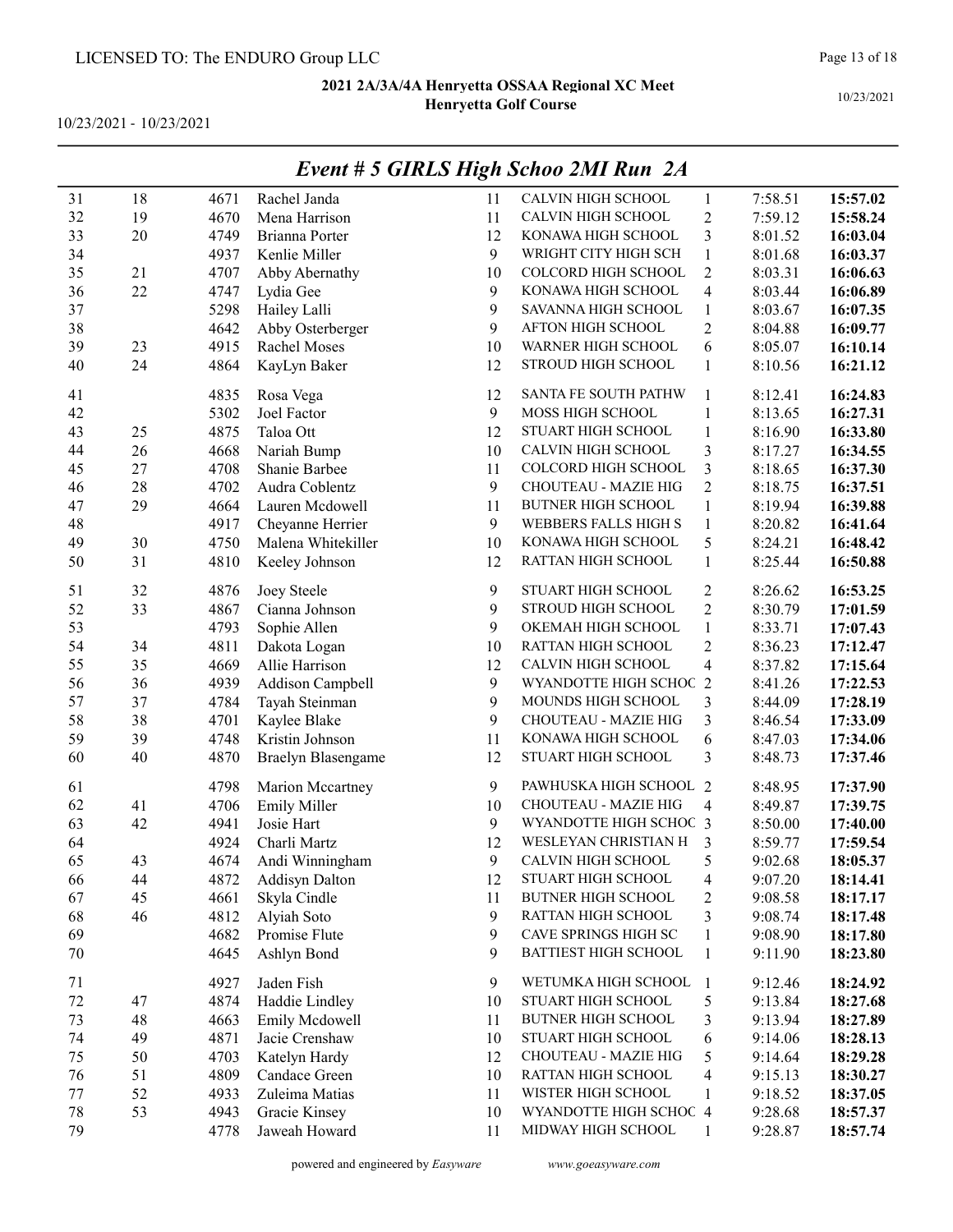10/23/2021 - 10/23/2021

|     |    |      |                       |    | Event # 3 GIRLS High Schoo 2MI Run 2A |                  |          |          |
|-----|----|------|-----------------------|----|---------------------------------------|------------------|----------|----------|
| 80  | 54 | 4942 | Haley Jones           | 10 | WYANDOTTE HIGH SCHOC 5                |                  | 9:29.10  | 18:58.21 |
| 81  | 55 | 4710 | Elizabeth Hankins     | 11 | COLCORD HIGH SCHOOL                   | $\overline{4}$   | 9:33.07  | 19:06.15 |
| 82  | 56 | 4932 | Scotlyn Cooper        | 11 | WISTER HIGH SCHOOL                    | $\overline{2}$   | 9:36.07  | 19:12.14 |
| 83  | 57 | 4781 | Madi Carner           | 12 | MOUNDS HIGH SCHOOL                    | $\overline{4}$   | 9:45.17  | 19:30.34 |
| 84  | 58 | 4869 | Mackenzie Vickory     | 12 | STROUD HIGH SCHOOL                    | 3                | 9:49.50  | 19:39.00 |
| 85  |    | 4799 | Emma Mckibben         | 10 | PAWHUSKA HIGH SCHOOL 3                |                  | 9:49.96  | 19:39.93 |
| 86  | 59 | 4873 | Geralyn Haney         | 11 | STUART HIGH SCHOOL                    | $\overline{7}$   | 9:50.91  | 19:41.83 |
| 87  |    | 4729 | <b>Emily Moore</b>    | 9  | KETCHUM HIGH SCHOOL                   | $\mathbf{1}$     | 9:52.54  | 19:45.09 |
| 88  | 60 | 4808 | Avery Anthony         | 9  | RATTAN HIGH SCHOOL                    | 5                | 9:52.75  | 19:45.51 |
| 89  | 61 | 4935 | Emma Rice             | 11 | WISTER HIGH SCHOOL                    | 3                | 9:55.09  | 19:50.19 |
| 90  | 62 | 4712 | Leah Richards         | 10 | <b>COLCORD HIGH SCHOOL</b>            | 5                | 9:57.66  | 19:55.33 |
| 91  |    | 4684 | Andrea Ritter         | 12 | CAVE SPRINGS HIGH SC                  | $\overline{2}$   | 10:06.26 | 20:12.53 |
| 92  |    | 4858 | Kadyn Sutton          | 9  | STONEWALL HIGH SCHOO                  | 3                | 10:10.04 | 20:20.09 |
| 93  | 63 | 4667 | Kayla Wyatt           | 10 | <b>BUTNER HIGH SCHOOL</b>             | $\overline{4}$   | 10:10.80 | 20:21.60 |
| 94  | 64 | 4936 | <b>Emily Ruiz</b>     | 12 | WISTER HIGH SCHOOL                    | 4                | 10:12.33 | 20:24.67 |
| 95  |    | 4925 | Josie Turner          | 10 | WESLEYAN CHRISTIAN H                  | 4                | 10:17.02 | 20:34.04 |
| 96  | 65 | 4866 | Sage Hightower        | 9  | <b>STROUD HIGH SCHOOL</b>             | $\overline{4}$   | 10:17.68 | 20:35.37 |
| 97  |    | 4830 | <b>Caroline Bates</b> | 9  | RIVERFIELD COUNTRY D                  | $\mathbf{1}$     | 10:45.71 | 21:31.42 |
| 98  | 66 | 4711 | Janessa Maberry       | 10 | COLCORD HIGH SCHOOL                   | 6                | 10:46.78 | 21:33.57 |
| 99  |    | 4928 | Ramya Redden          | 12 | WETUMKA HIGH SCHOOL                   | $\overline{2}$   | 10:52.00 | 21:44.01 |
| 100 |    | 4769 | Emma Dodson           | 9  | <b>MASON HIGH SCHOOL</b>              | $\mathbf{1}$     | 10:54.72 | 21:49.44 |
| 101 |    | 4754 | Chloe Miller          | 12 | LATTA HIGH SCHOOL                     | $\overline{2}$   | 10:59.87 | 21:59.74 |
| 102 |    | 4926 | Kinlee Allen          | 9  | WETUMKA HIGH SCHOOL                   | 3                | 11:00.02 | 22:00.04 |
| 103 | 67 | 4934 | Alissa Pilkington     | 10 | WISTER HIGH SCHOOL                    | 5                | 11:01.74 | 22:03.49 |
| 104 | 68 | 4662 | Fiona Kanard          | 11 | <b>BUTNER HIGH SCHOOL</b>             | 5                | 11:01.99 | 22:03.99 |
| 105 | 69 | 4814 | Morriah Tollett       | 11 | RATTAN HIGH SCHOOL                    | 6                | 11:05.54 | 22:11.09 |
| 106 |    | 4779 | Vera Howard           | 12 | MIDWAY HIGH SCHOOL                    | $\overline{2}$   | 11:10.78 | 22:21.57 |
| 107 | 70 | 4865 | Alena Cockrum         | 9  | STROUD HIGH SCHOOL                    | 5                | 11:16.09 | 22:32.18 |
| 108 | 71 | 4912 | Madilyn Ellis         | 12 | WARNER HIGH SCHOOL                    | $\boldsymbol{7}$ | 11:26.41 | 22:52.82 |
| 109 | 72 | 4780 | Tori Fisher           | 9  | MOUNDS HIGH SCHOOL                    | 5                | 11:27.48 | 22:54.96 |
| 110 | 73 | 4868 | Addisyn Neeley        | 9  | STROUD HIGH SCHOOL                    | 6                | 11:32.99 | 23:05.98 |
| 111 | 74 | 4666 | Yessenia Rosas        | 9  | <b>BUTNER HIGH SCHOOL</b>             | 6                | 12:22.42 | 24:44.84 |
| 112 |    | 4832 | Lizzie Williamson     | 12 | RIVERFIELD COUNTRY D                  | $\overline{2}$   | 12:42.06 | 25:24.12 |
| 113 | 75 | 4665 | Savannah Neace        | 9  | <b>BUTNER HIGH SCHOOL</b>             | 7                | 13:30.54 | 27:01.09 |

# Event # 5 GIRLS High Schoo 2MI Run 2A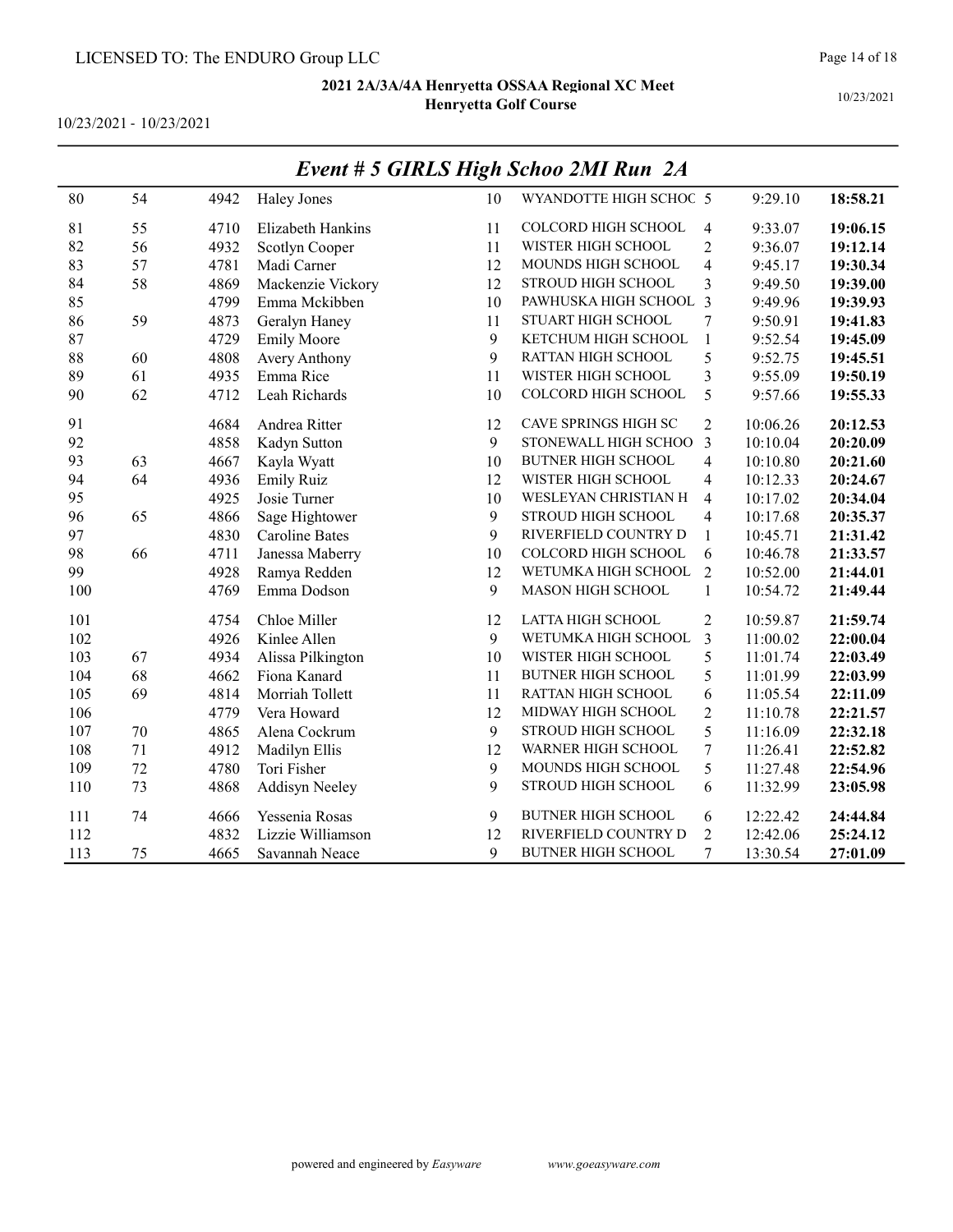Event # 6 BOYS High Schoo Run 2A

Page 15 of 18

10/23/2021

10/23/2021 - 10/23/2021

| <b>PLACE</b>                       |                             | <b>TEAM</b>  | <b>SCORE</b>                      | <b>SCORERS</b>                     | <b>DISPLACERS</b>                             | TOP <sub>5</sub><br><b>TOTAL</b> | TOP <sub>5</sub><br><b>AVG/MI</b> | TOP <sub>5</sub><br>AVG | TOP <sub>5</sub><br><b>SPLIT</b> |
|------------------------------------|-----------------------------|--------------|-----------------------------------|------------------------------------|-----------------------------------------------|----------------------------------|-----------------------------------|-------------------------|----------------------------------|
| $\mathbf{1}$                       | <b>CALVIN HIGH SCHOOL</b>   |              | 58                                | $3 - 7 - 15 - 16 - 17$             | 30-32                                         | 1:37:59                          | 8:23.08                           | 19:35.81                | 1:45                             |
| 2                                  | CHOUTEAU - MAZIE HIG        |              | 78                                | $5 - 6 - 18 - 21 - 28$             | 81                                            | 1:40:15                          | 8:30.88                           | 20:03.01                | 2:48                             |
| 3                                  | WARNER HIGH SCHOOL          |              | 83                                | 2-4-11-27-39                       | 57-89                                         | 1:40:09                          | 7:30.42                           | 20:01.78                | 4:21                             |
| 4                                  | SANTA FE SOUTH PATHW        |              | 136                               | $1 - 8 - 12 - 49 - 66$             | 75-94                                         | 1:44:04                          | 4:09.75                           | 20:48.79                | 7:34                             |
| 5                                  | WESLEYAN CHRISTIAN H        |              | 142                               | 13-14-19-25-71                     | 77-80                                         | 1:46:47                          | 4:16.29                           | 21:21.47                | 5:49                             |
| 6                                  | <b>BATTIEST HIGH SCHOOL</b> |              | 159                               | 9-10-23-38-79                      |                                               | 1:48:50                          | 4:21.19                           | 21:45.97                | 6:59                             |
| 7                                  | KETCHUM HIGH SCHOOL         |              | 208                               | 20-22-47-56-63                     |                                               | 1:53:11                          | 4:31.64                           | 22:38.24                | 3:56                             |
| $8\,$                              | WISTER HIGH SCHOOL          |              | 221                               | 40-41-43-46-51                     | 59-84                                         | 1:54:41                          | 10:00.75                          | 22:56.20                | 0:52                             |
|                                    | STROUD HIGH SCHOOL          |              | 221                               |                                    |                                               |                                  | 9:36.92                           |                         | 3:37                             |
| 9                                  |                             |              |                                   | 24-34-37-62-64                     |                                               | 1:54:29                          |                                   | 22:53.76                |                                  |
| 10                                 | MOUNDS HIGH SCHOOL          |              | 253                               | 31-48-52-55-67                     | 73                                            | 1:57:16                          | 9:03.88                           | 23:27.18                | 3:25                             |
| 11                                 | STROTHER HIGH SCHOOL        |              | 254                               | 29-35-58-60-72                     | 76                                            | 1:58:06                          | 4:43.44                           | 23:37.20                | 4:12                             |
| 12                                 | RATTAN HIGH SCHOOL          |              | 275                               | 33-42-53-65-82                     | 86                                            | 2:00:54                          | 9:03.66                           | 24:10.87                | 5:56                             |
| 13                                 | WILBURTON HIGH SCHOO        |              | 288                               | 45-50-54-69-70                     |                                               | 2:00:18                          | 4:48.72                           | 24:03.62                | 1:59                             |
| 14                                 | <b>COLCORD HIGH SCHOOL</b>  |              | 317                               | 26-44-68-87-92                     |                                               | 2:14:38                          | 8:41.30                           | 26:55.51                | 13:26                            |
| 15                                 | RIVERFIELD COUNTRY D        |              | 337                               | 36-61-74-78-88                     | 90                                            | 2:10:03                          | 5:12.11                           | 26:00.57                | 8:36                             |
| 16                                 | STONEWALL HIGH SCHOO        |              | 447                               | 83-85-91-93-95                     |                                               | 2:46:26                          | 6:39.42                           | 33:17.14                | 12:52                            |
|                                    | <b>OVERALL SCORE</b>        | <b>BIB</b>   |                                   |                                    |                                               |                                  | <b>PLACE ON</b>                   |                         |                                  |
| <b>PLACE</b>                       | <b>PLACE</b>                | <b>NUM</b>   | <b>NAME</b>                       | AGE<br><b>GRADE</b>                | <b>TEAM</b>                                   |                                  | <b>TEAM</b>                       | <b>AVG/MI</b>           | <b>TIME</b>                      |
| 1                                  | $\mathbf{1}$                | 5154         | Erik Franco                       | 12                                 | <b>SANTA FE SOUTH PATHW</b>                   |                                  | $\mathbf{1}$                      | 3:25.37                 | 17:06.87                         |
| $\boldsymbol{2}$<br>$\overline{3}$ |                             | 5012         | Ty Bliss                          | 12                                 | <b>GORE HIGH SCHOOL</b><br>WARNER HIGH SCHOOL |                                  | $\mathbf{1}$                      | 3:33.89                 | 17:49.46                         |
| 4                                  | $\overline{2}$              | 5232<br>5008 | Gaige Maher<br>Andrew Moore       | 12<br>11                           | EARLSBORO HIGH SCHOO                          |                                  | 1<br>$\mathbf{1}$                 | 3:38.01<br>3:38.53      | 18:10.08<br>18:12.68             |
| 5                                  | 3                           | 4973         | Jaiden Guffey                     | 12                                 | CALVIN HIGH SCHOOL                            |                                  | $\mathbf{1}$                      | 3:41.53                 | 18:27.65                         |
| 6                                  | 4                           | 5228         | Koulter Drake                     | 9                                  | WARNER HIGH SCHOOL                            |                                  | $\overline{2}$                    | 3:41.58                 | 18:27.94                         |
| $\overline{7}$                     | 5                           | 5001         | Hayden Stutzman                   | 12                                 | CHOUTEAU - MAZIE HIG                          |                                  | $\mathbf{1}$                      | 3:44.12                 | 18:40.64                         |
| 8                                  |                             | 5295         | <b>Adam Armstrong</b>             | 12                                 | SAVANNA HIGH SCHOOL                           |                                  | $\mathbf{1}$                      | 3:45.56                 | 18:47.82                         |
| 9                                  | 6                           | 4999         | Brayden Russell                   | 11                                 | <b>CHOUTEAU - MAZIE HIG</b>                   |                                  | $\overline{2}$                    | 3:45.91                 | 18:49.59                         |
| 10                                 | $\overline{7}$              | 4974         | Kobe Harrison                     | 12                                 | CALVIN HIGH SCHOOL                            |                                  | $\overline{2}$                    | 3:47.23                 | 18:56.18                         |
| 11                                 | $8\,$                       | 5158         | Josiah Medina                     | 12                                 | SANTA FE SOUTH PATHW                          |                                  | $\overline{2}$                    | 3:50.17                 | 19:10.87                         |
| 12                                 | 9                           | 4951         | Brayden Stovall                   | 11                                 | <b>BATTIEST HIGH SCHOOL</b>                   |                                  | $\mathbf{1}$                      | 3:52.68                 | 19:23.42                         |
| 13                                 |                             | 5264         | Alex Roath                        | 10                                 | WRIGHT CITY HIGH SCH                          |                                  | $\mathbf{1}$                      | 3:52.97                 | 19:24.86                         |
| 14                                 |                             | 4994         | Jaden Perry                       | 11                                 | CHELSEA HIGH SCHOOL                           |                                  | 1                                 | 3:54.60                 | 19:33.00                         |
| 15                                 | 10                          | 4949         | Lane Elrod                        | 12                                 | <b>BATTIEST HIGH SCHOOL</b>                   |                                  | $\overline{c}$                    | 3:55.18                 | 19:35.93                         |
| 16                                 | 11                          | 5231         | Cooper Lange                      | 11                                 | WARNER HIGH SCHOOL                            |                                  | 3                                 | 3:55.42                 | 19:37.10                         |
| 17                                 | 12                          | 5156         | Ruben Gonzales<br>Trey White      | 10<br>9                            | SANTA FE SOUTH PATHW<br>WESLEYAN CHRISTIAN H  |                                  | 3                                 | 3:57.04                 | 19:45.22                         |
| 18<br>19                           | 13                          | 5242<br>5057 | Braydan Hill                      | 10                                 | LATTA HIGH SCHOOL                             |                                  | 1<br>1                            | 3:57.27<br>3:59.24      | 19:46.36<br>19:56.24             |
| 20                                 | 14                          | 5243         | Leo Williams                      | 9                                  | WESLEYAN CHRISTIAN H                          |                                  | 2                                 | 3:59.57                 | 19:57.85                         |
|                                    |                             |              |                                   |                                    |                                               |                                  |                                   |                         |                                  |
| 21                                 |                             | 5263         | <b>Tristan Gross</b>              | 9                                  | WRIGHT CITY HIGH SCH                          |                                  | 2                                 | 4:01.35                 | 20:06.78                         |
| 22<br>23                           | 15                          | 4977         | Jonas Winningham                  | 12                                 | CALVIN HIGH SCHOOL<br>CALVIN HIGH SCHOOL      |                                  | 3<br>$\overline{4}$               | 4:01.95                 | 20:09.75                         |
| 24                                 | 16<br>17                    | 4972<br>4975 | Jace Dickey<br><b>Tyler Raney</b> | 9<br>9                             | CALVIN HIGH SCHOOL                            |                                  | 5                                 | 4:02.53<br>4:02.57      | 20:12.66<br>20:12.85             |
| 25                                 | 18                          | 4996         | Daniel Chupp                      | 12                                 | CHOUTEAU - MAZIE HIG                          |                                  | 3                                 | 4:04.32                 | 20:21.62                         |
| 26                                 |                             | 4985         | Austin Campbell                   | 12                                 | CENTRAL - SALLISAW H                          |                                  | 1                                 | 4:04.71                 | 20:23.55                         |
| 27                                 | 19                          | 5241         | Drew White                        | 11                                 | WESLEYAN CHRISTIAN H                          |                                  | 3                                 | 4:04.82                 | 20:24.11                         |
|                                    |                             |              |                                   | powered and engineered by Easyware | www.goeasyware.com                            |                                  |                                   |                         |                                  |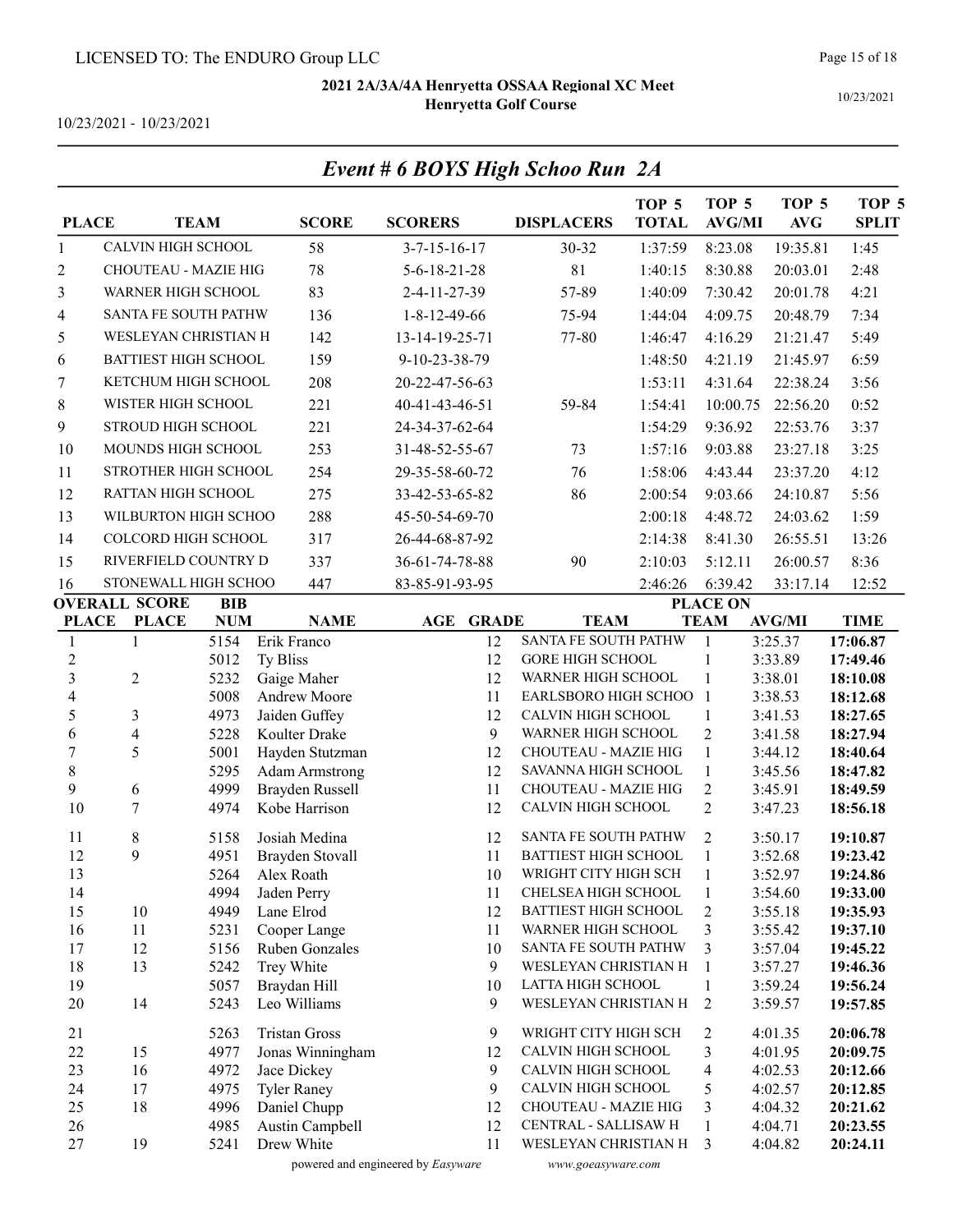10/23/2021 - 10/23/2021

| 28       | 20     | 5039 | Cj Weeks                 | 8  | KETCHUM HIGH SCHOOL       | -1                       | 4:06.68 | 20:33.42 |
|----------|--------|------|--------------------------|----|---------------------------|--------------------------|---------|----------|
| 29       |        | 5247 | Allen White              | 12 | WETUMKA HIGH SCHOOL 1     |                          | 4:10.27 | 20:51.35 |
| 30       |        | 5265 | Eli Campbell             | 11 | WYANDOTTE HIGH SCHOC 1    |                          | 4:10.72 | 20:53.62 |
| 31       | 21     | 4997 | Dillon Coblentz          | 12 | CHOUTEAU - MAZIE HIG      | 4                        | 4:10.75 | 20:53.79 |
| 32       | 22     | 5037 | Taylor Reed              | 12 | KETCHUM HIGH SCHOOL       | $\overline{2}$           | 4:11.36 | 20:56.83 |
| 33       | 23     | 4948 | <b>Brett Cogburn</b>     | 9  | BATTIEST HIGH SCHOOL      | 3                        | 4:11.39 | 20:56.99 |
| 34       | 24     | 5196 | Ethan Mccammon           | 9  | STROUD HIGH SCHOOL        | $\mathbf{1}$             | 4:11.61 | 20:58.06 |
| 35       | 25     | 5238 | Canyon Floyd             | 10 | WESLEYAN CHRISTIAN H      | $\overline{4}$           | 4:12.67 | 21:03.37 |
| 36       |        | 4992 | Jay Douglas              | 11 | CHELSEA HIGH SCHOOL       | $\overline{2}$           | 4:12.76 | 21:03.80 |
| 37       | 26     | 5005 | Colby Jones              | 9  | COLCORD HIGH SCHOOL       | $\mathbf{1}$             | 4:14.90 | 21:14.54 |
| 38       | $27\,$ | 5229 | <b>Blake Ellis</b>       | 10 | WARNER HIGH SCHOOL        | $\overline{4}$           | 4:16.50 | 21:22.50 |
| 39       | 28     | 4995 | <b>Braden Blake</b>      | 11 | CHOUTEAU - MAZIE HIG      | 5                        | 4:17.88 | 21:29.41 |
| 40       | 29     | 5192 | Shawn Ruff               | 11 | STROTHER HIGH SCHOOL      | $\overline{1}$           | 4:18.25 | 21:31.27 |
|          |        |      |                          |    |                           |                          |         |          |
| 41       | 30     | 4976 | Caleb Rockey             | 9  | CALVIN HIGH SCHOOL        | 6                        | 4:18.40 | 21:32.00 |
| 42       | 31     | 5094 | Jacob Lee                | 9  | MOUNDS HIGH SCHOOL        | $\mathbf{1}$             | 4:19.52 | 21:37.62 |
| 43       |        | 5073 | James Hawkins            | 9  | MASON HIGH SCHOOL         | $\mathbf{1}$             | 4:20.17 | 21:40.87 |
| 44       | 32     | 4971 | Casey Avery              | 11 | CALVIN HIGH SCHOOL        | $\tau$                   | 4:20.43 | 21:42.18 |
| 45       |        | 5105 | Ty Earnest               | 11 | OKEMAH HIGH SCHOOL        | $\mathbf{1}$             | 4:23.13 | 21:55.67 |
| 46       | 33     | 5126 | Cale Clay                | 11 | RATTAN HIGH SCHOOL        | $\mathbf{1}$             | 4:24.55 | 22:02.77 |
| 47       | 34     | 5194 | Kolton Alexander         | 12 | <b>STROUD HIGH SCHOOL</b> | $\overline{c}$           | 4:25.80 | 22:09.04 |
| 48       | 35     | 5190 | Oscar Lopez              | 10 | STROTHER HIGH SCHOOL      | $\overline{2}$           | 4:27.07 | 22:15.38 |
| 49       | 36     | 5145 | Caleb Corbin             | 12 | RIVERFIELD COUNTRY D      | $\mathbf{1}$             | 4:28.73 | 22:23.65 |
| 50       | 37     | 5198 | Josh Wooden              | 12 | STROUD HIGH SCHOOL        | 3                        | 4:28.84 | 22:24.20 |
|          |        |      |                          | 10 | LATTA HIGH SCHOOL         |                          |         |          |
| 51<br>52 |        | 5058 | Abraham Tellez           |    | BATTIEST HIGH SCHOOL      | $\overline{c}$           | 4:29.55 | 22:27.79 |
|          | 38     | 4947 | <b>Brady Billingsley</b> | 12 |                           | $\overline{4}$           | 4:30.07 | 22:30.37 |
| 53       | 39     | 5230 | Wyatt Hamilton           | 11 | WARNER HIGH SCHOOL        | 5                        | 4:30.25 | 22:31.29 |
| 54       | 40     | 5255 | Elijah Chitwood          | 9  | WISTER HIGH SCHOOL        | 1                        | 4:30.77 | 22:33.86 |
| 55       | 41     | 5261 | Coda Ollar               | 11 | WISTER HIGH SCHOOL        | $\overline{c}$           | 4:30.83 | 22:34.16 |
| 56       | 42     | 5129 | Christian Hickman        | 10 | RATTAN HIGH SCHOOL        | $\overline{2}$           | 4:31.47 | 22:37.35 |
| 57       |        | 5072 | Logan Dodson             | 11 | MASON HIGH SCHOOL         | $\overline{c}$           | 4:34.19 | 22:50.98 |
| 58       |        | 5226 | Devin Jones              | 11 | WANETTE HIGH SCHOOL       | $\mathbf{1}$             | 4:35.12 | 22:55.61 |
| 59       |        | 5110 | Jackson Hutson           | 12 | OKTAHA HIGH SCHOOL        | 1                        | 4:35.16 | 22:55.83 |
| 60       | 43     | 5256 | Ethan Chitwood           | 11 | WISTER HIGH SCHOOL        | 3                        | 4:35.24 | 22:56.21 |
| 61       | 44     | 5004 | Malachi January          | 9  | COLCORD HIGH SCHOOL       | $\overline{2}$           | 4:35.69 | 22:58.46 |
| 62       | 45     | 5251 | Tanner Long              |    | 10 WILBURTON HIGH SCHOO 1 |                          | 4:37.06 | 23:05.32 |
| 63       | 46     | 5257 | Connor Kirkland          | 12 | WISTER HIGH SCHOOL        | 4                        | 4:38.01 | 23:10.08 |
| 64       | 47     | 5035 | Luke Lindsly             | 12 | KETCHUM HIGH SCHOOL       | 3                        | 4:39.60 | 23:18.02 |
| 65       | 48     | 5096 | Philip Rogers            | 12 | MOUNDS HIGH SCHOOL        | $\overline{c}$           | 4:39.64 | 23:18.21 |
| 66       |        | 4986 | Jeffrey Stacy            | 11 | CENTRAL - SALLISAW H      | $\overline{c}$           | 4:39.84 | 23:19.20 |
| 67       | 49     | 5159 | Luis Morales             | 10 | SANTA FE SOUTH PATHW      | $\overline{\mathcal{A}}$ | 4:39.88 | 23:19.43 |
| 68       |        | 4987 | David Stroud             | 12 | CENTRAL - SALLISAW H      | 3                        | 4:40.58 | 23:22.90 |
| 69       |        | 5054 | Tanner Johnson           | 9  | KONAWA HIGH SCHOOL        | 1                        | 4:40.61 | 23:23.07 |
| 70       | 50     | 5253 | Andrew Pixley            | 11 | WILBURTON HIGH SCHOO      | 2                        | 4:40.79 | 23:23.97 |
|          |        |      |                          |    |                           |                          |         |          |
| 71       |        | 5300 | Joshua Pugh              | 10 | MOSS HIGH SCHOOL          | 1                        | 4:41.27 | 23:26.39 |
| $72\,$   | 51     | 5259 | <b>Tristian Knight</b>   | 11 | WISTER HIGH SCHOOL        | 5                        | 4:41.34 | 23:26.70 |
| 73       |        | 5200 | Keaton Crenshaw          | 11 | STUART HIGH SCHOOL        | 1                        | 4:41.69 | 23:28.49 |
| 74       | 52     | 5091 | Jathan Clay              | 9  | MOUNDS HIGH SCHOOL        | 3                        | 4:41.83 | 23:29.18 |
| 75       | 53     | 5130 | Davin Parsons            | 12 | RATTAN HIGH SCHOOL        | 3                        | 4:42.99 | 23:34.97 |
| 76       | 54     | 5250 | Nate Harkins             | 10 | WILBURTON HIGH SCHOO      | 3                        | 4:43.72 | 23:38.62 |
|          |        |      |                          |    |                           |                          |         |          |

## Event # 6 BOYS High Schoo Run 2A

powered and engineered by Easyware www.goeasyware.com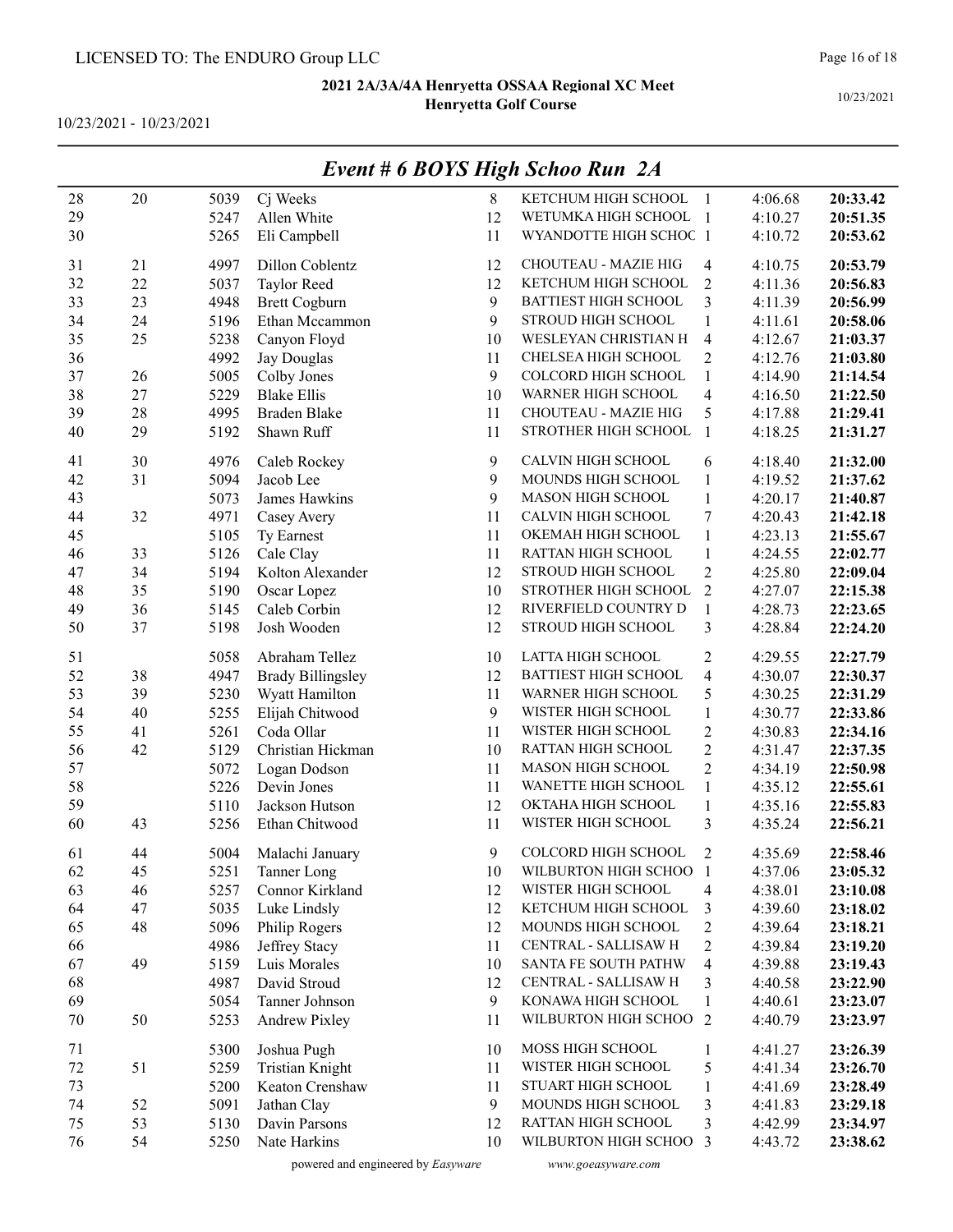10/23/2021 - 10/23/2021

|     |    |      |                                                       |    | <b>Event # 6 BOYS High Schoo Run 2A</b>   |                          |         |          |
|-----|----|------|-------------------------------------------------------|----|-------------------------------------------|--------------------------|---------|----------|
| 77  |    | 5055 | Chase Motley                                          | 10 | KONAWA HIGH SCHOOL                        | $\mathbf{2}$             | 4:44.13 | 23:40.67 |
| 78  | 55 | 5097 | Anthony Wind                                          | 9  | MOUNDS HIGH SCHOOL                        | $\overline{4}$           | 4:45.66 | 23:48.31 |
| 79  |    | 5056 | Zackary Reavis                                        | 11 | KONAWA HIGH SCHOOL                        | 3                        | 4:45.76 | 23:48.84 |
| 80  |    | 4970 | <b>Blake Wheeler</b>                                  | 11 | <b>BUTNER HIGH SCHOOL</b>                 | $\mathbf{1}$             | 4:46.11 | 23:50.56 |
| 81  | 56 | 5038 | Brendan Smith                                         | 10 | KETCHUM HIGH SCHOOL                       | $\overline{4}$           | 4:46.60 | 23:53.01 |
| 82  | 57 | 5233 | Dalton Nichols                                        | 10 | WARNER HIGH SCHOOL                        | 6                        | 4:48.71 | 24:03.58 |
| 83  | 58 | 5193 | G Yesslith                                            | 11 | STROTHER HIGH SCHOOL                      | 3                        | 4:51.07 | 24:15.35 |
| 84  | 59 | 5260 | <b>Austin Nuckolls</b>                                | 9  | WISTER HIGH SCHOOL                        | 6                        | 4:51.77 | 24:18.89 |
| 85  | 60 | 5191 | Ruben Lopez                                           | 11 | STROTHER HIGH SCHOOL                      | $\overline{4}$           | 4:52.13 | 24:20.68 |
| 86  | 61 | 5148 | Josh Layne                                            | 10 | RIVERFIELD COUNTRY D                      | $\overline{2}$           | 4:52.17 | 24:20.85 |
| 87  | 62 | 5195 | Andrew Clovis                                         | 10 | STROUD HIGH SCHOOL                        | $\overline{\mathbf{4}}$  | 4:52.34 | 24:21.74 |
| 88  | 63 | 5036 | Brayden Mitchell                                      | 10 | KETCHUM HIGH SCHOOL                       | 5                        | 4:53.98 | 24:29.92 |
| 89  | 64 | 5197 | Conner Turtle                                         | 11 | STROUD HIGH SCHOOL                        | 5                        | 4:55.15 | 24:35.79 |
| 90  | 65 | 5127 | Holden Couch                                          | 9  | RATTAN HIGH SCHOOL                        | 4                        | 4:56.01 | 24:40.05 |
| 91  | 66 | 5155 | Jaime Gomez                                           | 9  | SANTA FE SOUTH PATHW                      | 5                        | 4:56.31 | 24:41.59 |
| 92  |    | 5013 | <b>Bobby Stewart</b>                                  | 12 | <b>GORE HIGH SCHOOL</b>                   | $\overline{c}$           | 4:58.58 | 24:52.94 |
| 93  |    | 5201 | Cale Davison                                          | 11 | STUART HIGH SCHOOL                        | $\overline{c}$           | 5:00.04 | 25:00.24 |
| 94  | 67 | 5095 | Dalton Nail                                           | 9  | MOUNDS HIGH SCHOOL                        | 5                        | 5:00.52 | 25:02.62 |
| 95  | 68 | 5003 | Manuel Bocanegra                                      | 9  | COLCORD HIGH SCHOOL                       | 3                        | 5:00.94 | 25:04.72 |
| 96  | 69 | 5252 | <b>Curtis Miles</b>                                   | 11 | WILBURTON HIGH SCHOO                      | $\overline{4}$           | 5:00.98 | 25:04.90 |
| 97  | 70 | 5249 | Troy Clark                                            | 10 | WILBURTON HIGH SCHOO                      | 5                        | 5:01.05 | 25:05.29 |
| 98  |    | 5299 | Zack Nuckolls                                         | 9  | <b>MAUD</b>                               | $\mathbf{1}$             | 5:06.03 | 25:30.17 |
| 99  |    | 4946 | xander westfall                                       | 9  | AFTON HIGH SCHOOL                         | $\mathbf{1}$             | 5:06.07 | 25:30.35 |
| 100 | 71 | 5239 | Jarrett Jensen                                        | 9  | WESLEYAN CHRISTIAN H                      | 5                        | 5:07.13 | 25:35.68 |
| 101 | 72 | 5189 | Osceola Little                                        | 11 | STROTHER HIGH SCHOOL                      | 5                        | 5:08.66 | 25:43.32 |
| 102 | 73 | 5093 | <b>Austin Jones</b>                                   | 9  | MOUNDS HIGH SCHOOL                        | 6                        | 5:09.44 | 25:47.21 |
| 103 | 74 | 5147 | Wyatt Horten                                          | 9  | RIVERFIELD COUNTRY D                      | 3                        | 5:11.45 | 25:57.25 |
| 104 |    | 5262 | Wyatt Crocker                                         | 10 | WRIGHT CITY HIGH SCH                      | 3                        | 5:12.11 | 26:00.56 |
| 105 |    | 5205 | Noah Rosenow                                          | 12 | STUART HIGH SCHOOL                        | 3                        | 5:13.20 | 26:06.02 |
| 106 | 75 | 5153 | Daniel Daley                                          | 9  | SANTA FE SOUTH PATHW                      | 6                        | 5:13.36 | 26:06.83 |
| 107 | 76 | 5188 | Aiden Freeman                                         | 11 | STROTHER HIGH SCHOOL                      | 6                        | 5:13.42 | 26:07.13 |
| 108 | 77 | 5240 | Isaac Valenzuelaaramburo                              | 9  | WESLEYAN CHRISTIAN H                      | 6                        | 5:15.31 | 26:16.58 |
| 109 | 78 | 5150 | Holden Williams                                       | 9  | RIVERFIELD COUNTRY D                      | 4                        | 5:16.25 | 26:21.26 |
| 110 | 79 | 4950 | Christian Noahubi                                     | 9  | <b>BATTIEST HIGH SCHOOL</b>               | 5                        | 5:16.63 | 26:23.17 |
| 111 | 80 | 5244 | Luke Wilson                                           | 10 | WESLEYAN CHRISTIAN H                      | 7                        | 5:32.93 | 27:44.68 |
| 112 | 81 | 5000 | <b>Trenton Russell</b>                                | 9  | CHOUTEAU - MAZIE HIG                      | 6                        | 5:35.10 | 27:55.53 |
| 113 | 82 | 5128 | <b>Easton Gregg</b>                                   | 9  | RATTAN HIGH SCHOOL                        | 5                        | 5:35.85 | 27:59.25 |
| 114 | 83 | 5183 | Connor Leflore                                        | 12 | STONEWALL HIGH SCHOO                      | $\mathbf{1}$             | 5:37.38 | 28:06.91 |
| 115 |    | 5301 | Javon Factor                                          | 11 | MOSS HIGH SCHOOL                          | $\overline{2}$           | 5:37.77 | 28:08.85 |
| 116 | 84 | 5258 | Trey Knight                                           | 11 | WISTER HIGH SCHOOL                        | $\boldsymbol{7}$         | 5:38.72 | 28:13.64 |
| 117 |    | 5106 | Jace Fitzgerald                                       | 11 | OKEMAH HIGH SCHOOL                        | $\overline{2}$           | 5:48.77 | 29:03.85 |
| 118 | 85 | 5182 | Levi Hayes                                            | 10 | STONEWALL HIGH SCHOO                      | $\overline{2}$           | 5:59.06 | 29:55.34 |
| 119 |    | 5107 | Hayden Randall                                        | 9  | OKEMAH HIGH SCHOOL                        | 3                        | 5:59.17 | 29:55.85 |
| 120 | 86 | 5125 | Hagen Boyett                                          | 9  | RATTAN HIGH SCHOOL                        | 6                        | 6:02.75 | 30:13.78 |
| 121 |    | 5089 | <b>Ryan Jones</b>                                     | 11 | MIDWAY HIGH SCHOOL                        | $\mathbf{1}$             | 6:07.72 | 30:38.64 |
| 122 | 87 | 5007 | <b>Ben Morris</b>                                     | 9  | COLCORD HIGH SCHOOL                       | $\overline{\mathcal{A}}$ | 6:07.76 | 30:38.83 |
| 123 | 88 | 5149 | Logan Moren                                           | 9  | RIVERFIELD COUNTRY D                      | 5                        | 6:11.96 | 30:59.84 |
| 124 |    | 4969 | John Factor                                           | 12 | <b>BUTNER HIGH SCHOOL</b>                 | $\mathbf{2}$             | 6:19.04 | 31:35.22 |
| 125 | 89 | 5227 | Mcclain Chesser<br>nowared and engineered by Facuuara | 11 | WARNER HIGH SCHOOL<br>unini aogamnana com | $\tau$                   | 6:24.18 | 32:00.90 |

### Page 17 of 18

powered and engineered by Easyware www.goeasyware.com